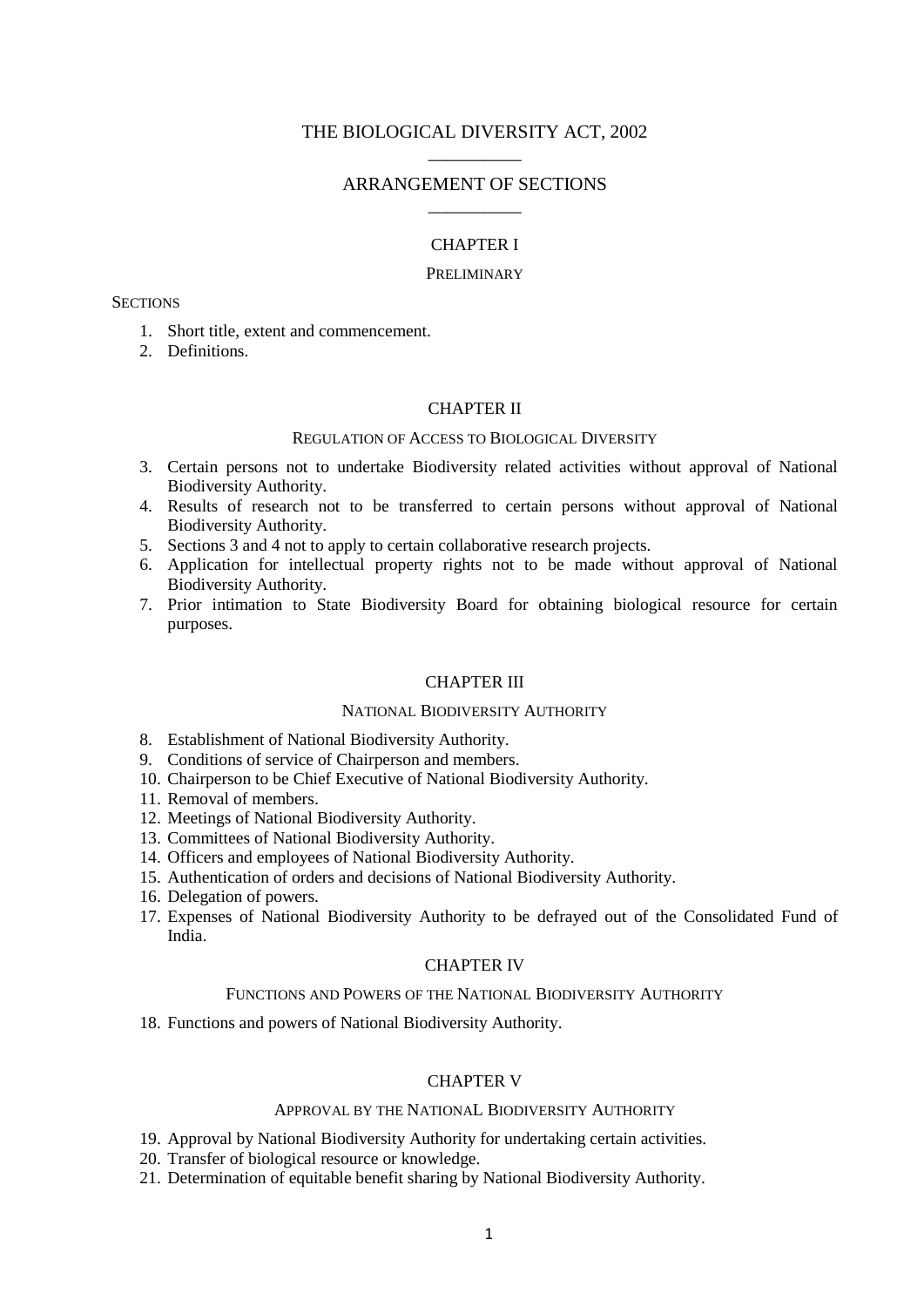### CHAPTER VI

### STATE BIODIVERSITY BOARD

# **SECTIONS**

- 22. Establishment of State Biodiversity Board.
- 23. Functions of State Biodiversity Board.
- 24. Power of State Biodiversity Board to restrict certain activities violating the objectives of conservation, etc.
- 25. Provisions of sections 9 to 17 to apply with modifications to State Biodiversity Board.

### CHAPTER VII

### FINANCE, ACCONTS AND AUDIT OF NATIONAL BIODIVERSITY AUTHORITY

- 26. Grants or loans by the Central Government.
- 27. Constitution of National Biodiversity Fund.
- 28. Annual report of National Biodiversity Authority.
- 29. Budget, accounts and audit.
- 30. Annual report to be laid before Parliament.

# CHAPTER VIII

### FINANCE, ACCOUNTS AND AUDIT OF STATE BIODIVERSITY BOARD

- 31. Grants of money by State Government to State Biodiversity Board.
- 32. Constitution of State Biodiversity Fund.
- 33. Annual report of State Biodiversity Board.
- 34. Audit of accounts of State Biodiversity Board.
- 35. Annual report of State Biodiversity Board to be laid before State Legislature.

### CHAPTER IX

#### DUTIES OF THE CENTRAL AND THE STATE GOVERNMENTS

- 36. Central Government to develop National strategies, plans, etc., for conservation, etc., of biological diversity.
- 37. Biodiversity heritage sites.
- 38. Power of Central Government to notify threatened species.
- 39. Power of Central Government to designate repositories.
- 40. Power of Central Government to exempt certain biological resources.

# CHAPTER X

#### BIODIVERSITY MANAGEMENT COMMITTEES

41. Constitutions of Biodiversity Management Committees.

# CHAPTER XI

### LOCAL BIODIVERSITY FUND

- 42. Grants to Local Biodiversity Fund.
- 43. Constitution of Local Biodiversity Fund.
- 44. Application of Local Biodiversity Fund.
- 45. Annual report of Biodiversity Management Committees.
- 46. Audit of accounts of Biodiversity Management Committees.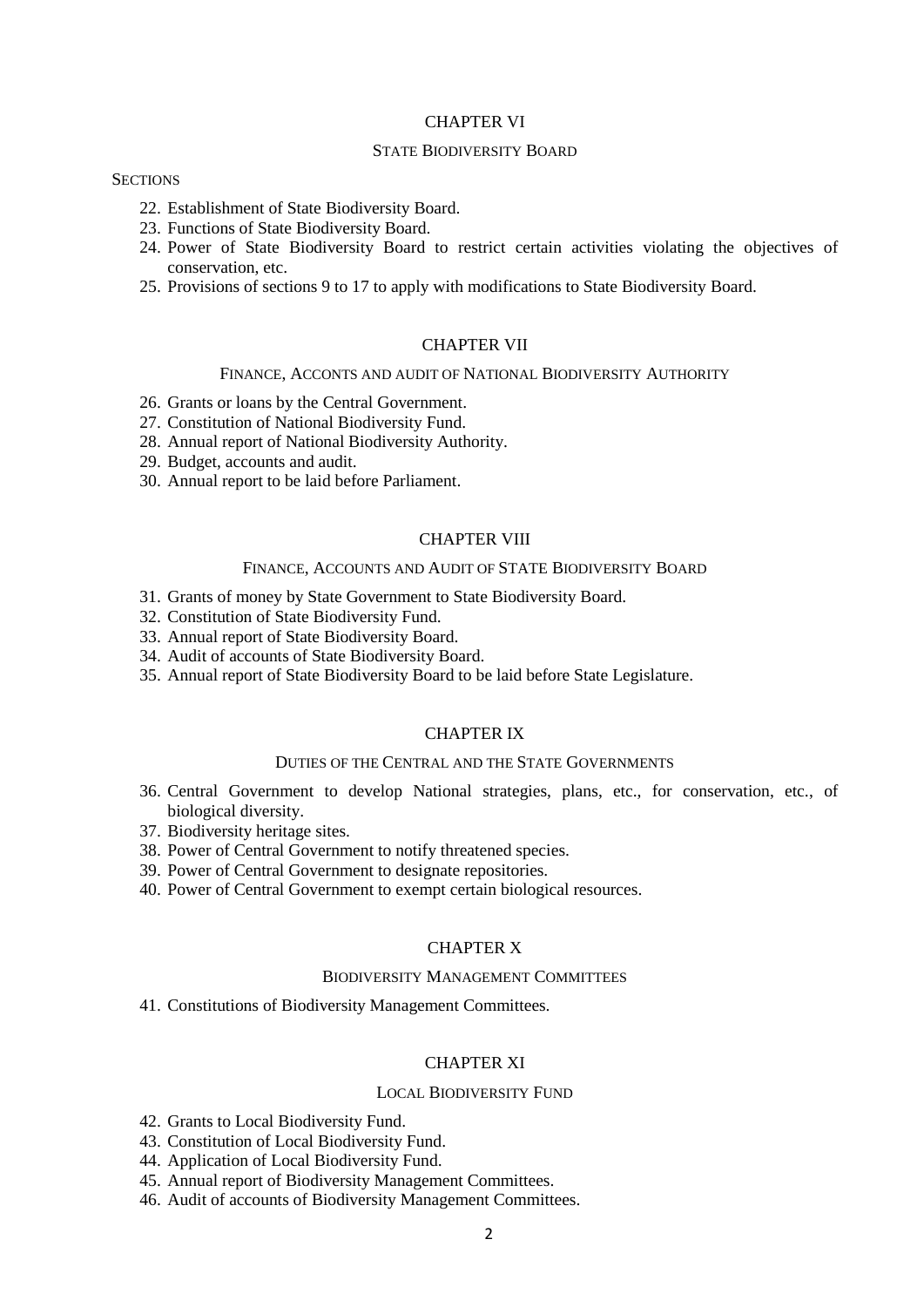**SECTIONS** 

47. Annual report, etc., of Biodiversity Management Committee to be submitted to District Magistrate.

# CHAPTER XII

#### **MISCELLANEOUS**

- 48. National Biodiversity Authority to be bound by the directions given by Central Government.
- 49. Power of State Government to give directions.
- 50. Settlement of disputes between State Biodiversity Boards.
- 51. Members, officers, etc., of National Biodiversity Authority and State Biodiversity Board deemed to be public servants.
- 52. Appeal.
- 52A. Appeal to National Green Tribunal.
- 53. Execution of determination or order.
- 54. Protection of action taken in good faith.
- 55. Penalties.
- 56. Penalty for contravention for directions or orders of Central Government, State Government, National Biodiversity Authority and State Biodiversity Boards.
- 57. Offences by companies.
- 58. Offences to be cognizable and non-bailable.
- 59. Act to have effect in addition to other Acts.
- 60. Power of Central Government to give directions to State Government.
- 61. Cognizance of offences.
- 62. Power of Central Government to make rules.
- 63. Power of State Government to make rules.
- 64. Power to make regulations.
- 65. Power to remove difficulties.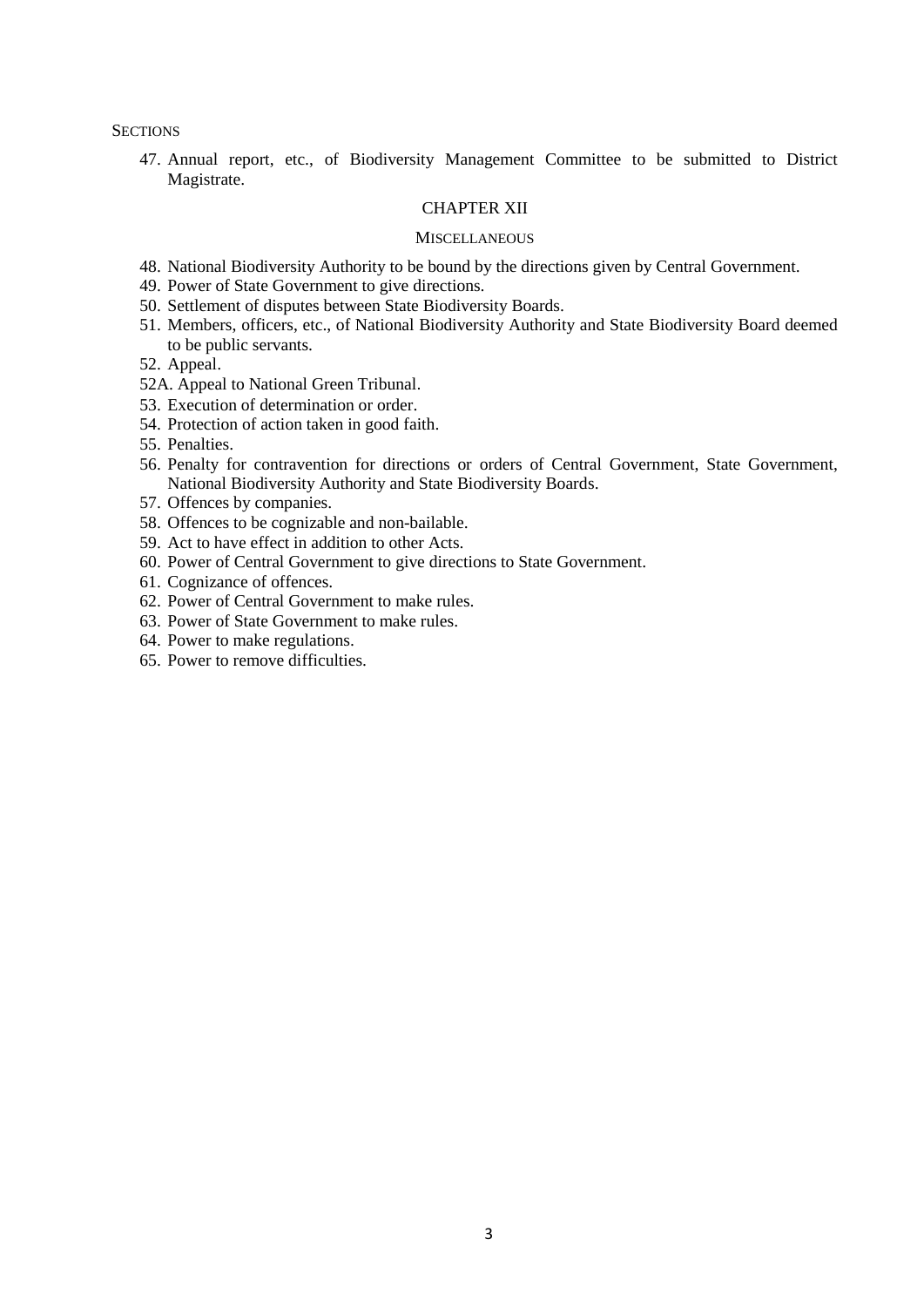### THE BIOLOGICAL DIVERSITY ACT, 2002

# ACT NO. 18 OF 2003

# [5*th February,* 2003.]

An Act to provide for conservation of biological diversity, sustainable use of its components and fair and equitable sharing of the benefits arising out of the use of biological resources, knowledge and for matters connected therewith or incidental thereto.

WHEREAS India is rich in biological diversity and associated traditional and contemporary knowledge system relating thereto.

AND WHEREAS India is a party to the United Nations Convention on Biological Diversity signed at Rio de Janeiro on the 5th day of June, 1992;

AND WHEREAS the said Convention came into force on the 29th December, 1993;

AND WHEREAS the said Convention reaffirms the sovereign rights of the States over their biological resources;

AND WHEREAS the said Convention has the main objective of conservation of biological diversity, sustainable use of its components and fair and equitable sharing of the benefits arising out of utilisation of genetic resources;

AND WHEREAS it is considered necessary to provide for conservation, sustainable utilisation and equitable sharing of the benefits arising out of utilisation of genetic resources and also to give effect to the said Convention.

BE it enacted by Parliament in the Fifty-third Year of the Republic of India as follows:—

# CHAPTER I

## PRELIMINARY

**1. Short title, extent and commencement.**—(*1*) This Act may be called the Biological Diversity Act, 2002.

(*2*) It extends to the whole of India.

1

(3) It shall come into force on such date<sup>1</sup> as the Central Government may, by notification in the Official Gazette, appoint:

Provided that different dates may be appointed for different provisions of this Act and any reference in any such provision to the commencement of this Act shall be construed as a reference to the coming into force of that provision.

**2. Definitions.**—In this Act, unless the context otherwise requires,—

(*a*) "benefit claimers" means the conservers of biological resources, their by-products, creators and holders of knowledge and information relating to the use of such biological resources, innovations and practices associated with such use and application;

(*b*) "biological diversity" means the variability among living organisms from all sources and the ecological complexes of which they are part and includes diversity within species or between species and of eco-systems;

(*c*) "biological resources" means plants, animals and micro-organisms or parts thereof, their genetic material and by-products (excluding value added products) with actual or potential use or value, but does not include human genetic material;

<sup>1. 1</sup>st October, 2003 (ss. 1, 2, 8, 9, 10, 11, 12, 13, 14, 15, 16, 17, 48, 54, 59, 62, 63, 64, 65), *vide* notification No. S.O. 1146(E), dated 1st October, 2003, *see* Gazette of India, Extraordinary, Part II, sec. 3(*ii*).

<sup>1</sup>st July, 2004 (ss. 3, 4, 5, 6, 7, 18, 19, 20, 21, 22, 23, 24, 25, 26, 27, 28, 29, 30, 31, 32, 33, 34, 35, 36, 37, 38, 39, 40, 41, 42, 43, 44, 45, 46, 47, 49, 50, 51, 52, 53, 55, 56, 57, 58, 60, 61), *vide* notification No. S.O. 753(E), dated 1st July, 2004, *see* Gazette of India, Extraordinary, Part II, sec. 3(*ii*).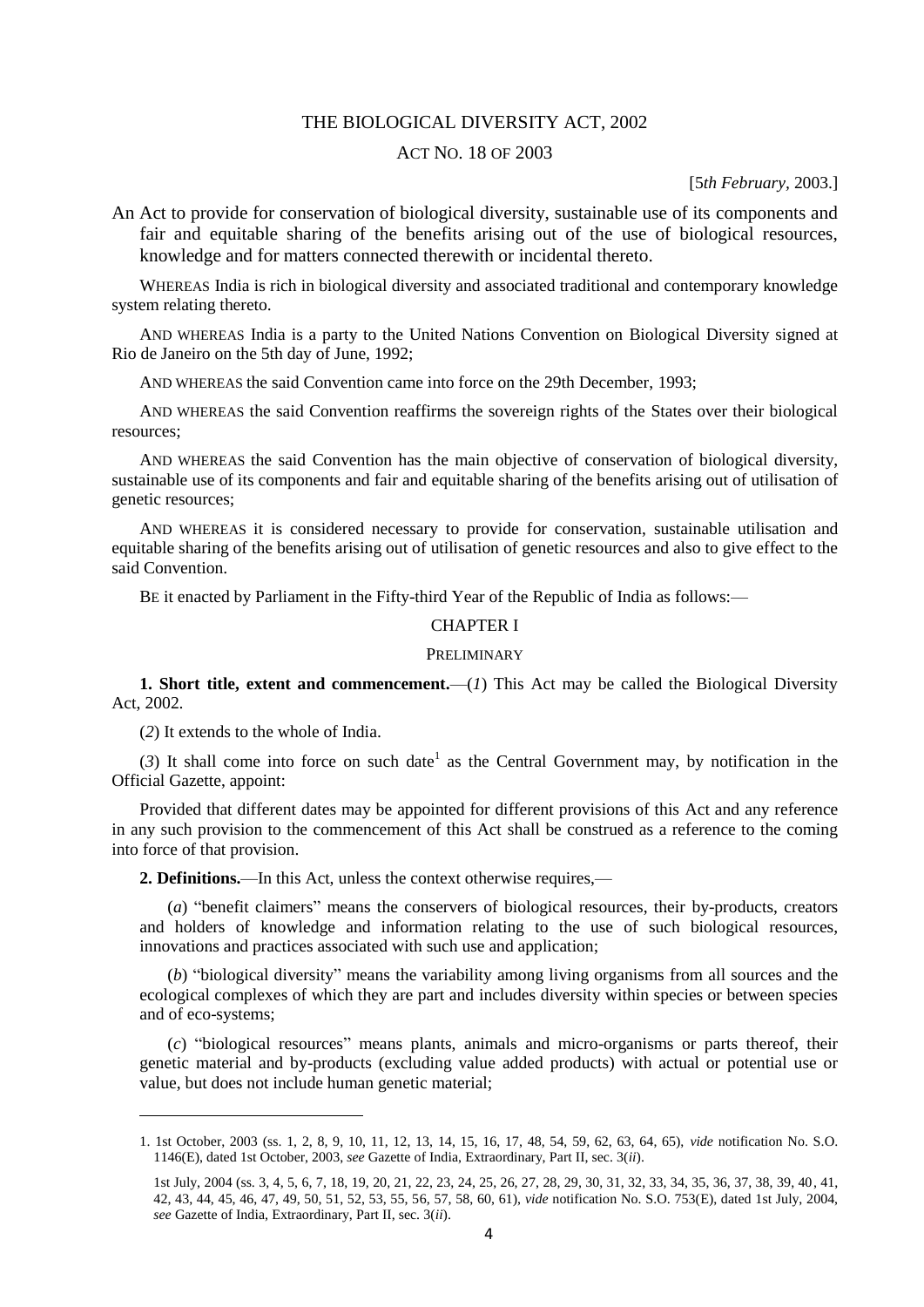(*d*) "bio-survey and bio-utilisation" means survey or collection of species, subspecies, genes, components and extracts of biological resource for any purpose and includes characterisation, inventorisation and bioassay;

(*e*) "Chairperson" means the Chairperson of the National Biodiversity Authority or, as the case may be, of the State Biodiversity Board;

(*f*) "commercial utilisation" means end uses of biological resources for commercial utilisation such as drugs, industrial enzymes, food flavours, fragrance, cosmetics, emulsifiers, oleoresins, colours, extracts and genes used for improving crops and livestock through genetic intervention, but does not include conventional breeding or traditional practices in use in any agriculture, horticulture, poultry, dairy farming, animal husbandry or bee keeping;

(*g*) "fair and equitable benefit sharing" means sharing of benefits as determined by the National Biodiversity Authority under section 21;

(*h*) "local bodies" means Panchayats and Municipalities, by what ever name called, within the meaning of clause (1) of article 243B and clause (1) of article 243Q of the Constitution and in the absence of any Panchayats or Municipalities, institutions of self-government constituted under any other provision of the Constitution or any Central Act or State Act;

(*i*) "member" means a member of the National Biodiversity Authority or a State Biodiversity Board and includes the Chairperson;

(*j*) "National Biodiversity Authority" means the National Biodiversity Authority established under section 8;

(*k*) "prescribed" means prescribed by rules made under this Act;

(*l*) "regulations" means regulations made under this Act;

(*m*) "research" means study or systematic investigation of any biological resource or technological application, that uses biological systems, living organisms or derivatives thereof to make or modify products or processes for any use;

(*n*) "State Biodiversity Board" means the State Biodiversity Board established under section 22;

(*o*) "sustainable use" means the use of components of biological diversity in such manner and at such rate that does not lead to the long-term decline of the biological diversity thereby maintaining its potential to meet the needs and aspirations of present and future generations;

(*p*) "value added products" means products which may contain portions or extracts of plants and animals in unrecognizable and physically inseparable form.

### CHAPTER II

### REGULATION OF ACCESS TO BIOLOGICAL DIVERSITY

**3. Certain persons not to undertake Biodiversity related activities without approval of National Biodiversity Authority**.—(*1*) No person referred to in sub-section (*2*) shall, without previous approval of the National Biodiversity Authority, obtain any biological resource occurring in India or knowledge associated thereto for research or for commercial utilisation or for bio-survey and bio-utilisation.

(*2*) The persons who shall be required to take the approval of the National Biodiversity Authority under sub-section (*1*) are the following, namely:—

(*a*) a person who is not a citizen of India;

(*b*) a citizen of India, who is a non-resident as defined in clause (*30*) of section 2 of the Income-tax Act, 1961 (43 of 1961);

(*c*) a body corporate, association or organisation—

(*i*) not incorporated or registered in India; or

(*ii*) incorporated or registered in India under any law for the time being in force which has any non-Indian participation in its share capital or management.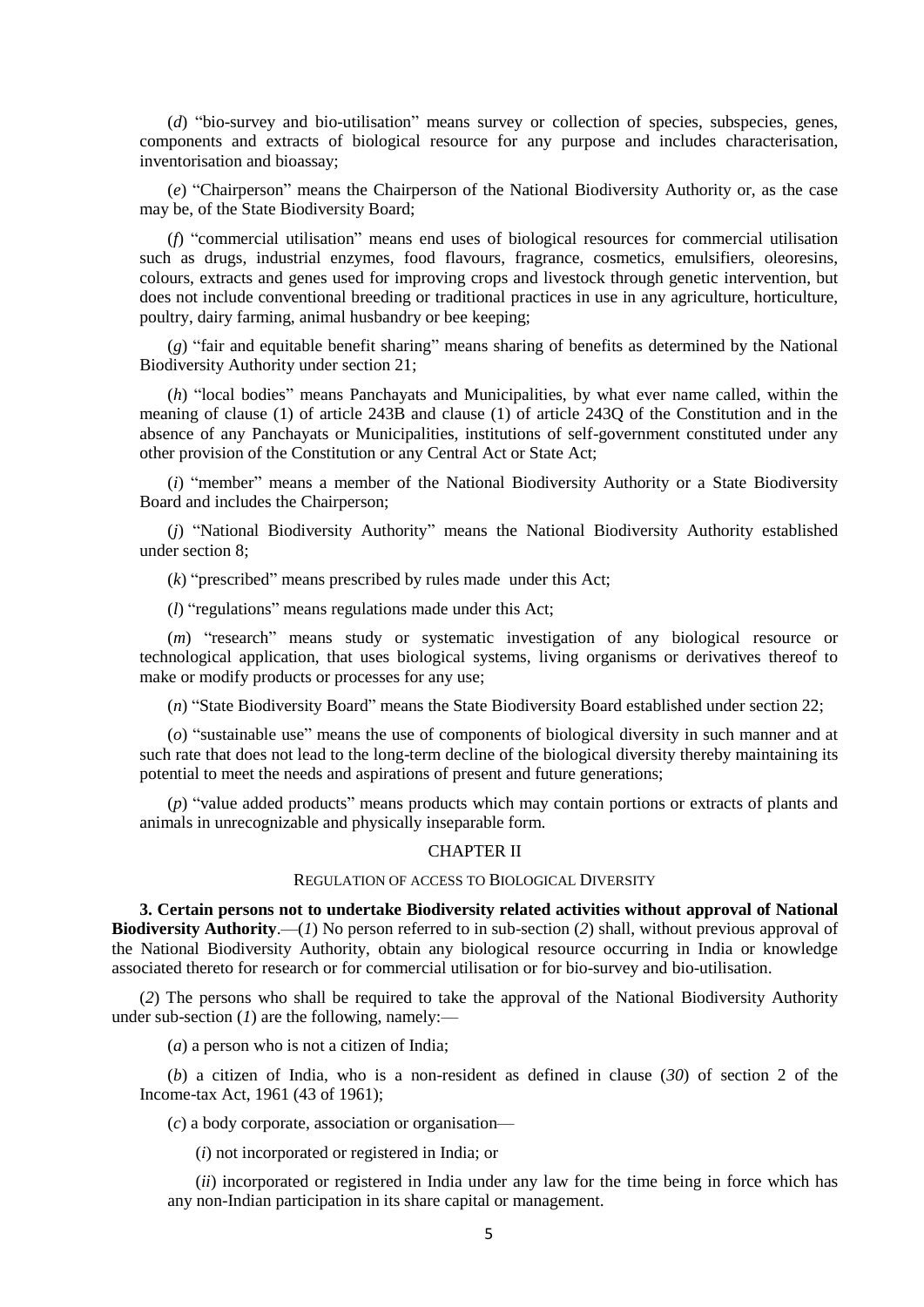**4. Results of research not to be transferred to certain persons without approval of National Biodiversity Authority.**—No person shall, without the previous approval of the National Biodiversity Authority, transfer the results of any research relating to any biological resources occurring in, or obtained from, India for monetary consideration or otherwise to any person who is not a citizen of India or citizen of India who is non-resident as defined in clause (30) of section 2 of the Income-tax Act, 1961 (43 of 1961) or a body corporate or organisation which is not registered or incorporated in India or which has any non-Indian participation in its share capital or management.

*Explanation.*—For the purposes of this section, "transfer" does not include publication of research papers or dissemination of knowledge in any seminar or workshop, if such publication is as per the guidelines issued by the Central Government.

**5. Sections 3 and 4 not to apply to certain collaborative research projects.**—(*1*) The provisions of sections 3 and 4 shall not apply to collaborative search projects involving transfer or exchange of biological resources or information relating thereto between institutions, including Government sponsored institutions of India, and such institutions in other countries, if such collaborative research projects satisfy the conditions specified in sub-section (*3*).

(*2*) All collaborative research projects, other than those referred to in sub-section (*1*) which are based on agreements concluded before the commencement of this Act and in force shall, to the extent the provisions of agreement are inconsistent with the provisions of this Act or any guidelines issued under clause (*a*) of sub-section (*3*), be void.

- (*3*) For the purposes of sub-section (*1*), collaborative research projects shall—
	- (*a*) conform to the policy guidelines issued by the Central Government in this behalf;
	- (*b*) be approved by the Central Government.

**6. Application for intellectual property rights not to be made without approval of National Biodiversity Authority.**—(*1*) No person shall apply for any intellectual property right, by whatever name called, in or outside India for any invention based on any research or information on a biological resource obtained from India without obtaining the previous approval of the National Biodiversity Authority before making such application:

Provided that if a person applies for a patent, permission of the National Biodiversity Authority may be obtained after the acceptance of the patent but before the sealing of the patent by the patent authority concerned:

Provided further that the National Biodiversity Authority shall dispose of the application for permission made to it within a period of ninety days from the date of receipt thereof.

(*2*) The National Biodiversity Authority may, while granting the approval under this section, impose benefit sharing fee or royalty or both or impose conditions including the sharing of financial benefits arising out of the commercial utilisation of such rights.

(*3*) The provisions of this section shall not apply to any person making an application for any right under any law relating to protection of plant varieties enacted by Parliament.

(*4*) Where any right is granted under law referred to in sub-section (*3*), the concerned authority granting such right shall endorse a copy of such document granting the right to the National Biodiversity Authority.

**7. Prior intimation to State Biodiversity Board for obtaining biological resource for certain purposes.**—No person, who is a citizen of India or a body corporate, association or organisation which is registered in India, shall obtain any biological resource for commercial utilisation, or bio-survey and bio-utilisation for commercial utilisation except after giving prior intimation to the State Biodiversity Board concerned:

Provided that the provisions of this section shall not apply to the local people and communities of the area, including growers and cultivators of biodiversity, and *vaids* and *hakims*, who have been practicing indigenous medicine.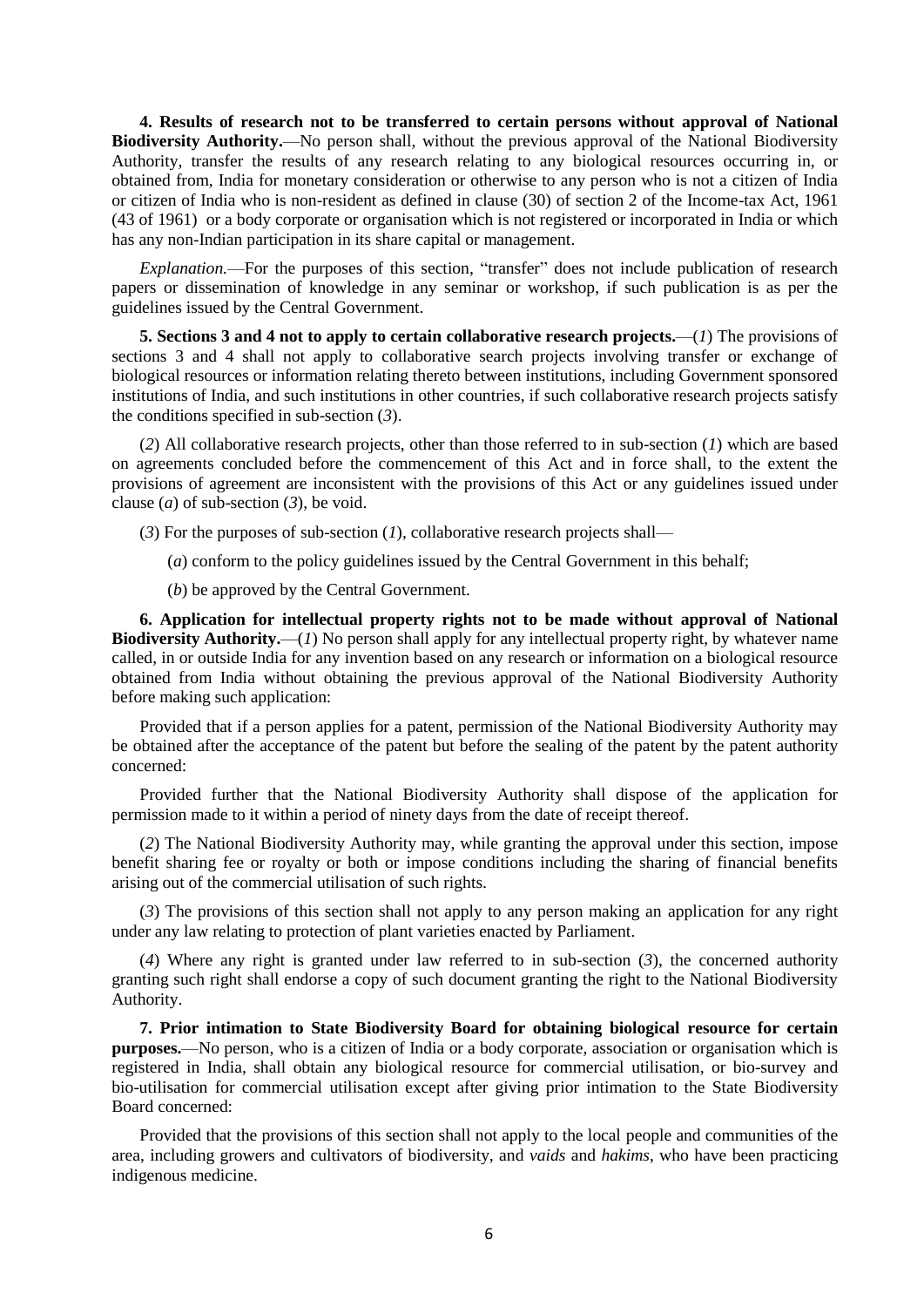### CHAPTER III

### NATIONAL BIODIVERSITY AUTHORITY

**8. Establishment of National Biodiversity Authority**.—(*1*) With effect from such date as the Central Government may, by notification in the Official Gazette, appoint, there shall be established by the Central Government for the purposes of this Act, a body to be called the National Biodiversity Authority.

(*2*) The National Biodiversity Authority shall be a body corporate by the name aforesaid, having perpetual succession and a common seal, with power to acquire, hold and dispose of property, both movable and immovable, and to contract, and shall by the said name sue and be sued.

(*3*) The head office of the National Biodiversity Authority shall be at Chennai and the National Biodiversity Authority may, with the previous approval of the Central Government, establish offices at other places in India.

(*4*) The National Biodiversity Authority shall consist of the following members, namely:—

(*a*) a Chairperson, who shall be an eminent person having adequate knowledge and experience in the conservation and sustainable use of biological diversity and in matters relating to equitable sharing of benefits, to be appointed by the Central Government;

(*b*) three *ex officio* members to be appointed by the Central Government, one representing the Ministry dealing with Tribal Affairs and two representing the Ministry dealing with Environment and Forests of whom one shall be the Additional Director General of Forests or the Director General of Forests;

(*c*) seven *ex officio* members to be appointed by the Central Government to represent respectively the Ministries of the Central Government dealing with—

(*i*) Agricultural Research and Education;

- (*ii*) Biotechnology;
- (*iii*) Ocean Development;
- (*iv*) Agriculture and Cooperation;
- (*v*) Indian Systems of Medicine and Homoeopathy;

(*vi*) Science and Technology;

(*vii*) Scientific and Industrial Research;

(*d*) five non-official members to be appointed from amongst specialists and scientists having special knowledge of, or experience in, matters relating to conservation of biological diversity, sustainable use of biological resources and equitable sharing of benefits arising out of the use of biological resources, representatives of industry, conservers, creators and knowledge-holders of biological resources.

**9. Conditions of service of Chairperson and members.**—The term of office and conditions of service of the Chairperson and the other members other than *ex officio* members of the National Biodiversity Authority shall be such as may be prescribed by the Central Government.

**10. Chairperson to be Chief Executive of National Biodiversity Authority.**—The Chairperson shall be the Chief Executive of the National Biodiversity Authority and shall exercise such powers and perform such duties, as may be prescribed.

**11. Removal of members.**—The Central Government may remove from the National Biodiversity Authority any member who, in its opinion, has—

- (*a*) been adjudged as an insolvent; or
- (*b*) been convicted of an offence which involves moral turpitude; or
- (*c*) become physically or mentally incapable of acting as a member; or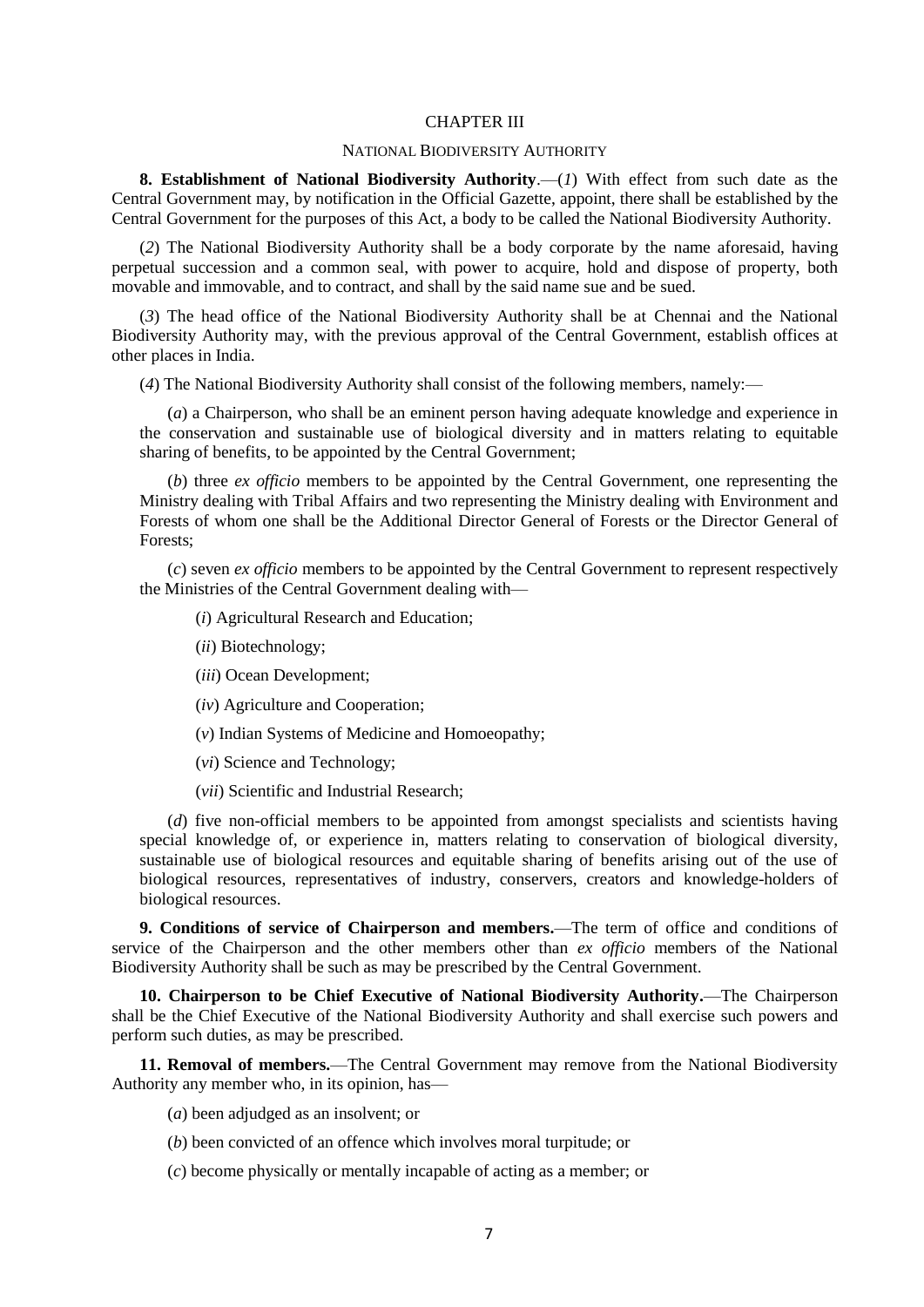(*d*) so abused his position as to render his continuance in office detrimental to the public interest; or

(*e*) acquired such financial or other interest as is likely to affect prejudicially his functions as a member.

12. Meetings of National Biodiversity Authority.—(1) The National Biodiversity Authority shall meet at such time and place and shall observe such rules of procedure in regard to the transaction of business at its meetings (including the quorum at its meetings) as may be prescribed.

(*2*) The Chairperson of the National Biodiversity Authority shall preside at the meetings of the National Biodiversity Authority.

(*3*) If for any reason the Chairperson is unable to attend any meeting of the National Biodiversity Authority, any member of the National Biodiversity Authority chosen by the members present at the meeting shall preside at the meeting.

(*4*) All questions which come before any meeting of the National Biodiversity Authority shall be decided by a majority of votes of the members present and voting and in the event of equality of votes, the Chairperson or, in his absence, the person presiding, shall have and exercise a second or casting vote.

(*5*) Every member who is in any way, whether directly, indirectly or personally, concerned or interested in a matter to be decided at the meeting shall disclose the nature of his concern or interest and after such disclosure, the member concerned or interested shall not attend that meeting.

(6) No act or proceeding of the National Biodiversity Authority shall be invalidated merely by reason of—

(*a*) any vacancy in, or any defect in the constitution of, the National Biodiversity Authority; or

(*b*) any defect in the appointment of a person acting as a member; or

(*c*) any irregularity in the procedure of the National Biodiversity Authority not affecting the merits of the case.

**13. Committees of National Biodiversity Authority.**—(*1*) The National Biodiversity Authority may constitute a committee to deal with agro-biodiversity.

*Explanation.*—For the purposes of this sub-section, "agro-biodiversity" means biological diversity of agriculture related species and their wild relatives.

(*2*) Without prejudice to the provisions of sub-section (*1*), the National Biodiversity Authority may constitute such number of committees as it deems fit for the efficient discharge of its duties and performance of its functions under this Act.

(*3*) A committee constituted under this section shall co-opt such number of persons, who are not the members of the National Biodiversity Authority, as it may think fit and the persons so co-opted shall have the right to attend the meetings of the committee and take part in its proceedings but shall not have the right to vote.

(*4*) The persons appointed as members of the committee under sub-section (*2*) shall be entitled to receive such allowances or fees for attending the meetings of the committee as may be fixed by the Central Government.

**14. Officers and employees of National Biodiversity Authority.**—(*1*) The National Biodiversity Authority may appoint such officers and other employees as it considers necessary for the efficient discharge of its functions under this Act.

(*2*) The terms and conditions of service of such officers and other employees of the National Biodiversity Authority shall be such as may be specified by regulations.

**15. Authentication of orders and decisions of National Biodiversity Authority.**—All orders and decisions of the National Biodiversity Authority shall be authenticated by the signature of the Chairperson or any other member authorised by the National Biodiversity Authority in this behalf and all other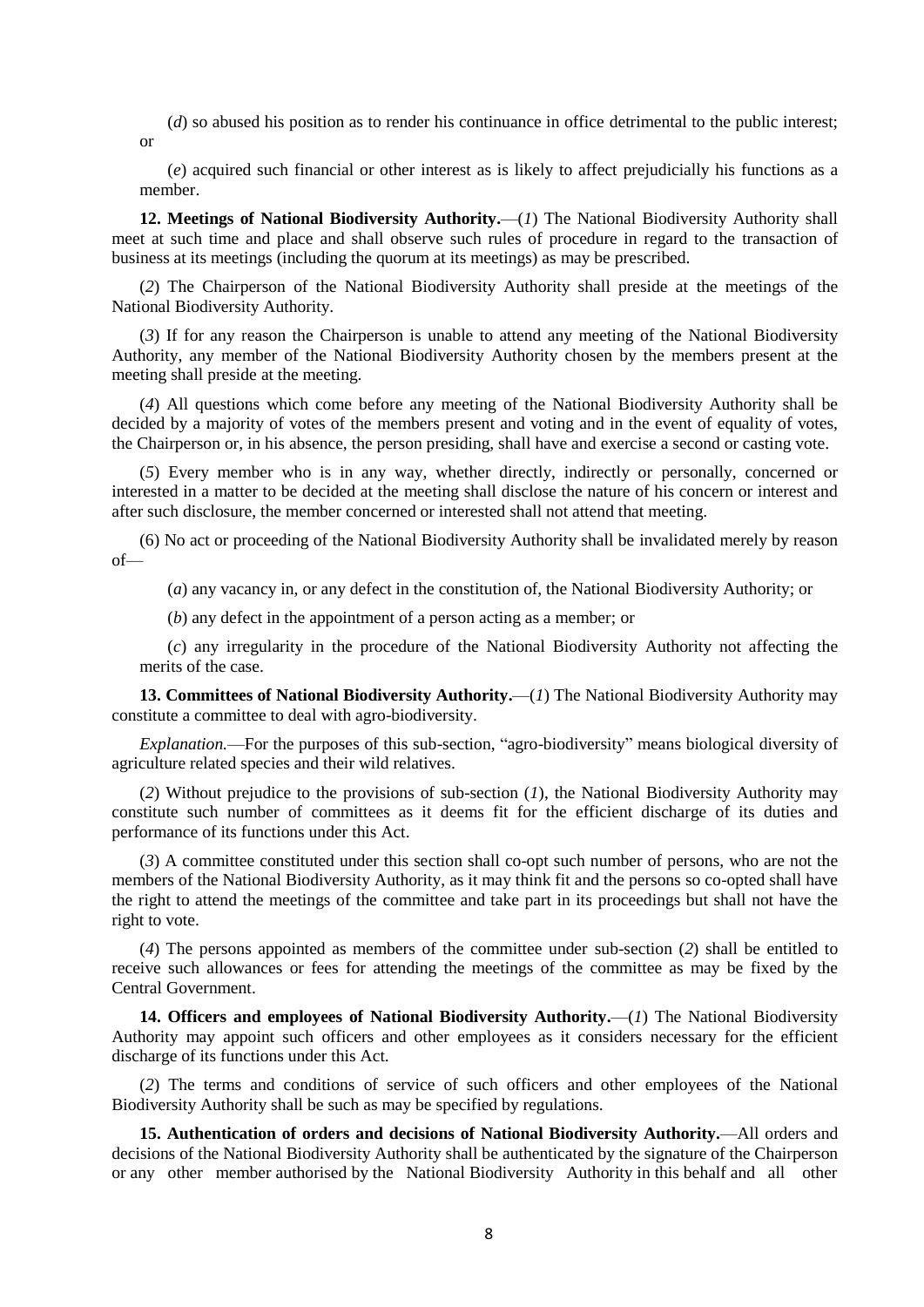instruments executed by the National Biodiversity Authority shall be authenticated by the signature of an officer of the National Biodiversity Authority authorised by it in this behalf.

**16. Delegation of powers.**—The National Biodiversity Authority may, by general or special order in writing, delegate to any member, officer of the National Biodiversity Authority or any other person subject to such conditions, if any, as may be specified in the order, such of the powers and functions under this Act (except the power to prefer an appeal under section 50 and the power to make regulations under section 64) as it may deem necessary.

17. **Expenses of National Biodiversity Authority to be defrayed out of the Consolidated Fund of India.**—The salaries and allowances payable to the members and the administrative expenses of the National Biodiversity Authority including salaries, allowances and pension payable to, or in respect of, the officers and other employees of the National Biodiversity Authority shall be defrayed out of the Consolidated Fund of India.

# CHAPTER IV

### FUNCTIONS AND POWERS OF THE NATIONAL BIODIVERSITY AUTHORITY

**18. Functions and powers of National Biodiversity Authority**—(*1*) It shall be the duty of the National Biodiversity Authority to regulate activities referred to in sections 3, 4 and 6 and by regulations issue guidelines for access to biological resources and for fair and equitable benefit sharing.

(*2*) The National Biodiversity Authority may grant approval for undertaking any activity referred to in sections 3, 4 and 6.

(*3*) The National Biodiversity Authority may—

(*a*) advise the Central Government on matters relating to the conservation of biodiversity, sustainable use of its components and equitable sharing of benefits arising out of the utilisation of biological resources;

(*b*) advise the State Governments in the selection of areas of biodiversity importance to be notified under sub-section (*1*) of section 37 as heritage sites and measures for the management of such heritage sites;

(*c*) perform such other functions as may be necessary to carry out the provisions of this Act.

(*4*) The National Biodiversity Authority may, on behalf of the Central Government, take any measures necessary to oppose the grant of intellectual property rights in any country outside India on any biological resource obtained from India or knowledge associated with such biological resource which is derived from India.

# CHAPTER V

### APPROVAL BY THE NATIONAL BIODIVERSITY AUTHORITY

**19. Approval by National Biodiversity Authority for undertaking certain activities.**—(*1*) Any person referred to in sub-section (*2*) of section 3 who intends to obtain any biological resource occurring in India or knowledge associated thereto for research or for commercial utilisation or for bio-survey and bio-utilisation or transfer the results of any research relating to biological resources occurring in, or obtained from, India, shall make application in such form and payment of such fees as may be prescribed, to the National Biodiversity Authority.

(*2*) Any person who intends to apply for a patent or any other form of intellectual property protection whether in India or outside India referred to in sub-section (*1*) of section 6, may make an application in such form and in such manner as may be prescribed to the National Biodiversity Authority.

(*3*) On receipt of an application under sub-section (*1*) or sub-section (*2*), the National Biodiversity Authority may, after making such enquiries as it may deem fit and if necessary after consulting an expert committee constituted for this purpose, by order, grant approval subject to any regulations made in this behalf and subject to such terms and conditions as it may deem fit, including the imposition of charges by way of royalty or for reasons to be recorded in writing, reject the application: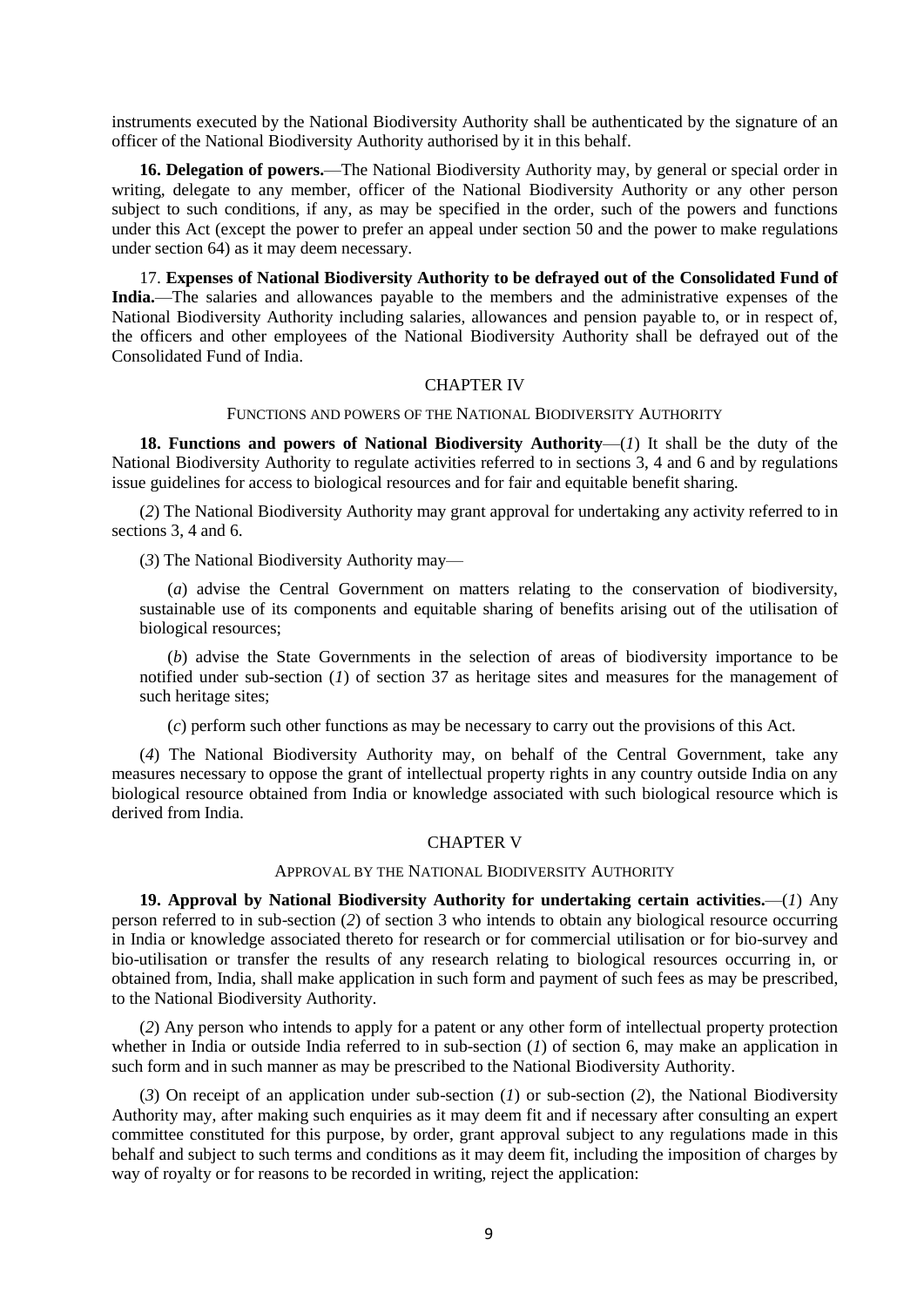Provided that no such order for rejection shall be made without giving an opportunity of being heard to the person affected.

(*4*) The National Biodiversity Authority shall give public notice of every approval granted by it under this section.

**20. Transfer of biological resource or knowledge.**—(*1*) No person who has been granted approval under section 19 shall transfer any biological resource or knowledge associated thereto which is the subject matter of the said approval except with the permission of the National Biodiversity Authority.

(*2*) Any person who intends to transfer any biological resource or knowledge associated thereto referred to in sub-section (*1*) shall make an application in such form and in such manner as may be prescribed to the National Biodiversity Authority.

(*3*) On receipt of an application under sub-section (*2*), the National Biodiversity Authority may, after making such enquiries as it may deem fit and if necessary after consulting an expert committee constituted for this purpose, by order, grant approval subject to such terms and conditions as it may deem fit, including the imposition of charges by way of royalty or for reasons to be recorded in writing, reject the application:

Provided that no such order for rejection shall be made without giving an opportunity of being heard to the person affected.

(*4*) The National Biodiversity Authority shall give public notice of every approval granted by it under this section.

**21. Determination of equitable benefit sharing by National Biodiversity Authority.**—(*1*) The National Biodiversity Authority shall while granting approvals under section 19 or section 20 ensure that the terms and conditions subject to which approval is granted secures equitable sharing of benefits arising out of the use of accessed biological resources, their by-products, innovations and practices associated with their use and applications and knowledge relating thereto in accordance with mutually agreed terms and conditions between the person applying for such approval, local bodies concerned and the benefit claimers.

(*2*) The National Biodiversity Authority shall, subject to any regulations made in this behalf, determine the benefit sharing which shall be given effect in all or any of the following manner, namely:—

(*a*) grant of joint ownership of intellectual property rights to the National Biodiversity Authority, or where benefit claimers are identified, to such benefit claimers;

(*b*) transfer of technology;

(*c*) location of production, research and development units in such areas which will facilitate better living standards to the benefit claimers;

(*d*) association of Indian scientists, benefit claimers and the local people with research and development in biological resources and bio-survey and bio-utilisation;

(*e*) setting up of venture capital fund for aiding the cause of benefit claimers;

(*f*) payment of monetary compensation and other non-monetary benefits to the benefit claimers as the National Biodiversity Authority may deem fit.

(*3*) Where any amount of money is ordered by way of benefit sharing, the National Biodiversity Authority may direct the amount to be deposited in the National Biodiversity Fund:

Provided that where biological resource or knowledge was a result of access from specific individual or group of individuals or organisations, the National Biodiversity Authority may direct that the amount shall be paid directly to such individual or group of individuals or organisations in accordance with the terms of any agreement and in such manner as it deems fit.

(*4*) For the purposes of this section, the National Biodiversity Authority shall, in consultation with the Central Government, by regulations, frame guidelines.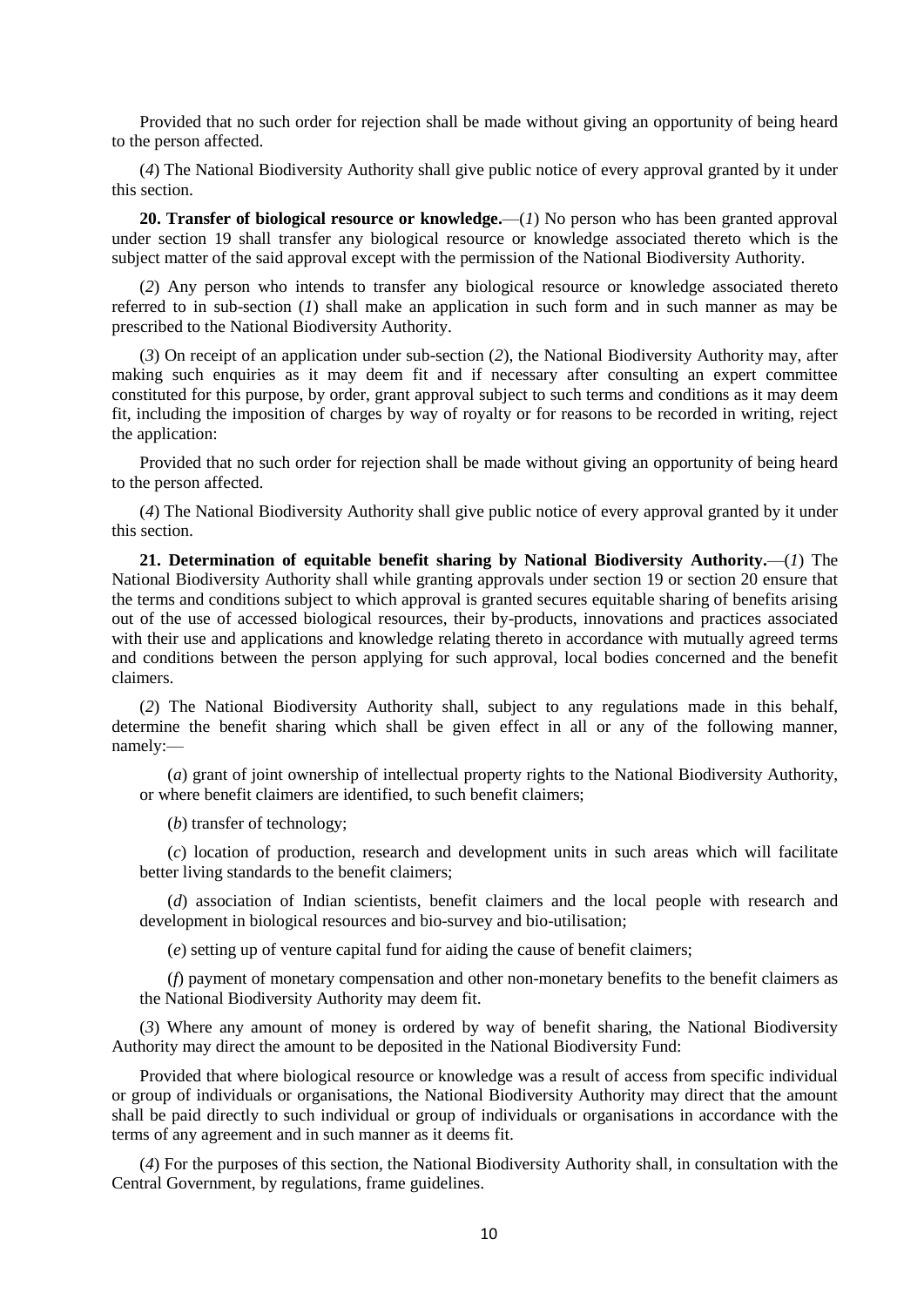#### CHAPTER VI

## STATE BIODIVERSITY BOARD

**22. Establishment of State Biodiversity Board.**—(*1*) With effect from such date as the State Government may, by notification in the Official Gazette, appoint in this behalf, there shall be established by that Government for the purposes of this Act, a Board for the State to be known as the (name of the State) Biodiversity Board.

(*2*) Notwithstanding anything contained in this section, no State Biodiversity Board shall be constituted for a Union territory and in relation to a Union territory, the National Biodiversity Authority shall exercise the powers and perform the functions of a State Biodiversity Board for that Union territory:

Provided that in relation to any Union territory, the National Biodiversity Authority may delegate all or any of its powers or functions under this sub-section to such person or group of persons as the Central Government may specify.

(*3*) The Board shall be a body corporate by the name aforesaid, having perpetual succession and a common seal, with power to acquire, hold and dispose of property, both movable and immovable, and to contract, and shall by the said name sue and be sued.

(*4*) The Board shall consist of the following members, namely:—

(*a*) a Chairperson who shall be an eminent person having adequate knowledge and experience in the conservation and sustainable use of biological diversity and in matters relating to equitable sharing of benefits, to be appointed by the State Government;

(*b*) not more than five *ex officio* members to be appointed by the State Government to represent the concerned Departments of the State Government;

(*c*) not more than five members to be appointed from amongst experts in matters relating to conservation of biological diversity, sustainable use of biological resources and equitable sharing of benefits arising out of the use of biological resources.

(*5*) The head office of the State Biodiversity Board shall be at such place as the State Government may, by notification in the Official Gazette, specify.

**23. Functions of State Biodiversity Board.**—The functions of the State Biodiversity Board shall be to—

(*a*) advise the State Government, subject to any guidelines issued by the Central Government, on matters relating to the conservation of biodiversity, sustainable use of its components and equitable sharing of the benefits arising out of the utilisation of biological resources;

(*b*) regulate by granting of approvals or otherwise requests for commercial utilisation or bio-survey and bio-utilisation of any biological resource by Indians;

(*c*) perform such other functions as may be necessary to carry out the provisions of this Act or as may be prescribed by the State Government.

**24. Power of State Biodiversity Board to restrict certain activities violating the objectives of conservation, etc.**—(*1*) Any citizen of India or a body corporate, organisation or association registered in India intending to undertake any activity referred to in section 7 shall give prior intimation in such form as may be prescribed by the State Government to the State Biodiversity Board.

(*2*) On receipt of an intimation under sub-section (*1*), the State Biodiversity Board may, in consultation with the local bodies concerned and after making such enquires as it conservation, may deem fit, by order, prohibit or restrict any such activity if it is of opinion that such activity is detrimental or contrary to the objectives of conservation and sustainable use of biodiversity or equitable sharing of benefits arising out of such activity:

Provided that no such order shall be made without giving an opportunity of being heard to the person affected.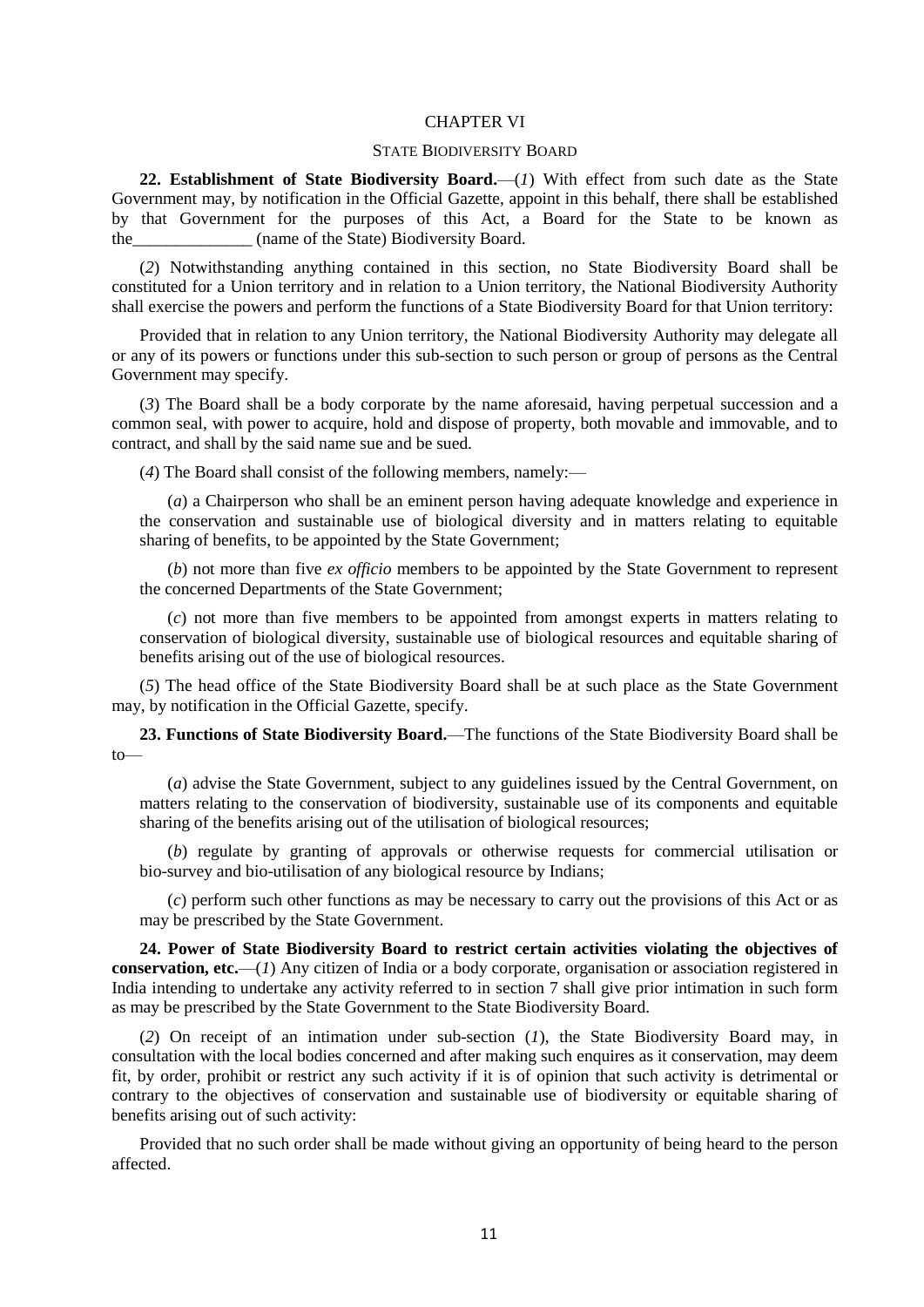(*3*) Any information given in the form referred to in sub-section (*1*) for prior intimation shall be kept confidential and shall not be disclosed, either intentionally or unintentionally, to any person not concerned thereto.

**25. Provisions of sections 9 to 17 to apply with modifications to State Biodiversity Board.**—The provisions of sections 9 to 17 shall apply to a State Biodiversity Board and shall have effect subject to the following modifications, namely:—

(*a*) references to the Central Government shall be construed as references to the State Government;

(*b*) references to the National Biodiversity Authority shall be construed as references to the State Biodiversity Board;

(*c*) reference to the Consolidated Fund of India shall be construed as reference to the Consolidated Fund of the State.

### CHAPER VII

FINANACE, ACCOUNTS AND AUDIT OF NATIONAL BIODIVERSITY AUTHORITY

**26. Grants or loans by the Central Government.**—The Central Government may, after due appropriation made by Parliament by law in this behalf, pay to the National Biodiversity Authority by way of grants or loans such sums of money as the Central Government may think fit for being utilised for the purposes of this Act.

**27. Constitution of National Biodiversity Fund**—(*1*) There shall be constituted a Fund to be called the National Biodiversity Fund and there shall be credited thereto—

(*a*) any grants and loans made to the National Biodiversity Authority under section 26;

(*b*) all charges and royalties received by the National Biodiversity Authority under this Act; and

(*c*) all sums received by the National Biodiversity Authority from such other sources as may be decided upon by the Central Government.

(*2*) The Fund shall be applied for—

(*a*) channeling benefits to the benefit claimers;

(*b*) conservation and promotion of biological resources and development of areas from where such biological resources or knowledge associated thereto has been accessed;

(*c*) socio-economic development of areas referred to in clause (*b*) in consultation with the local bodies concerned.

**28. Annual report of National Biodiversity Authority.**—The National Biodiversity Authority shall prepare, in such form and at such time each financial year as may be prescribed, its annual report, giving a full account of its activities during the previous financial year and furnish, to the Central Government, before such date as may be prescribed, its audited copy of accounts together with auditors report thereon.

**29. Budget, accounts and audit.**—(*1*) The National Biodiversity Authority shall prepare a budget, maintain proper accounts and other relevant records (including the accounts and other relevant records of the National Biodiversity Fund) and prepare an annual statement of account in such form as may be prescribed by the Central Government in consultation with the Comptroller and Auditor-General of India.

(*2*) The accounts of the National Biodiversity Authority shall be audited by the Comptroller and Auditor-General of India at such intervals as may be specified by him and any expenditure incurred in connection with such audit shall be payable by the National Biodiversity Authority to the Comptroller and Auditor-General of India.

(*3*) The Comptroller and Auditor-General of India and any other person appointed by him in connection with the audit of the accounts of the National Biodiversity Authority shall have the same rights and privileges and authority in connection with such audit as the Comptroller and Auditor-General generally has in connection with the audit of the Government accounts and, in particular, shall have the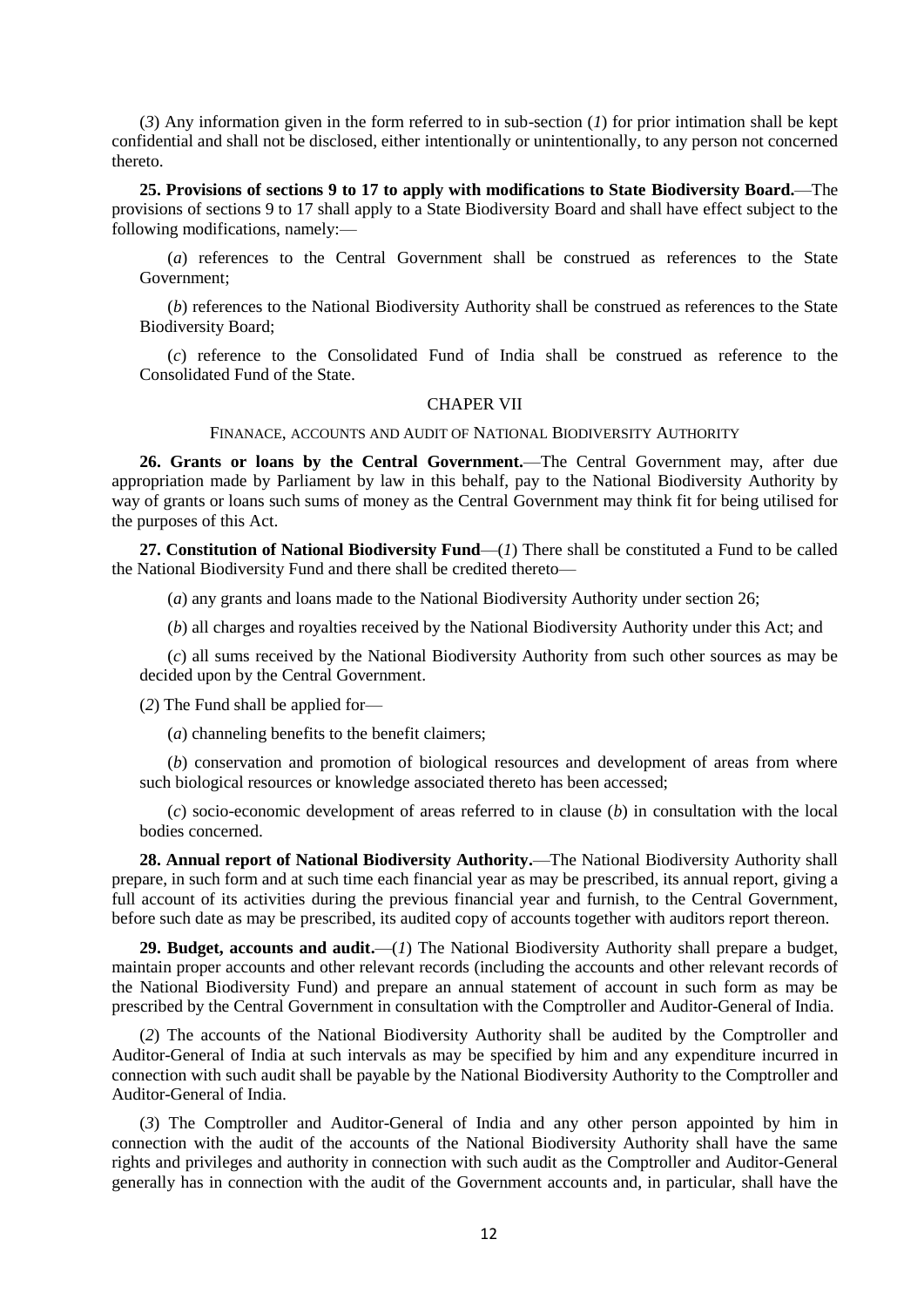right to demand the production of books, accounts, connected vouchers and other documents and papers and to inspect any of the offices of the National Biodiversity Authority.

(*4*) The accounts of the National Biodiversity Authority as certified by the Comptroller and Auditor-General of India or any other person appointed by him in this behalf together with the audit report there on shall be forwarded annually to the Central Government.

**30. Annual report to be laid before parliament.**—The Central Government shall cause the annual report and auditor's report to be laid, as soon as may be after they are received, before each House of Parliament.

# CHAPTER VIII

### FINANCE, ACCOUNTS AND AUDIT OF STATE BIODIVERSITY BOARD

**31. Grants of money by State Government to State Biodiversity Board.**—The State Government may, after due appropriation made by the State Legislature by law in this behalf, pay to the State Biodiversity Board by way of grants or loans such sums of money as the State Government may think fit for being utilised for the purposes of this Act.

**32. Constitution of State Biodiversity Fund.**—(*1*) There shall be constituted a Fund to be called the State Biodiversity Fund and there shall be credited thereto—

(*a*) any grants and loans made to the State Biodiversity Board under section 31;

(*b*) any grants or loans made by the National Biodiversity Authority;

(*c*) all sums received by the State Biodiversity Board from such other sources as may be decided upon by the State Government.

(*2*) The State Biodiversity Fund shall be applied for—

(*a*) the management and conservation of heritage sites;

(*b*) compensating or rehabilitating any section of the people economically affected by notification under sub-section (*1*) of section 37;

(*c*) conservation and promotion of biological resources;

(*d*) socio-economic development of areas from where such biological resources or knowledge associated thereto has been accessed subject to any order made under section 24, in consultation with the local bodies concerned;

(*e*) meeting the expenses incurred for the purposes authorised by this Act.

**33. Annual report of State Biodiversity Board.**—The State Biodiversity Board shall prepare, in such form and at such time in each financial year as may be prescribed, its annual report, giving a full account of its activities during the previous financial year, and submit a copy thereof to the State Government.

**34. Audit of accounts of State Biodiversity Board.**—The accounts of the State Biodiversity Board shall be maintained and audited in such manner as may, in consultation with the Accountant-General of the State, be prescribed and the State Biodiversity Board shall furnish, to the State Government, before such date as may be prescribed, its audited copy of accounts together with auditor's report thereon.

**35. Annual report of State Biodiversity Board to be laid before State Legislature.**—The State Government shall cause the annual report and auditor's report to be laid, as soon as may be after they are received, before the House of State Legislature.

# CHAPTER IX

### DUTIES OF THE CENTRAL AND THE STATE GOVERNMENTS

**36. Central Government to develop National strategies plans, etc., for conservation, etc., of biological diversity.**—(*1*) The Central Government shall develop national strategies, plans, programmes for the conservation and promotion and sustainable use of biological diversity including measures for identification and monitoring of areas rich in biological resources, promotion of *in situ*, and *ex situ*,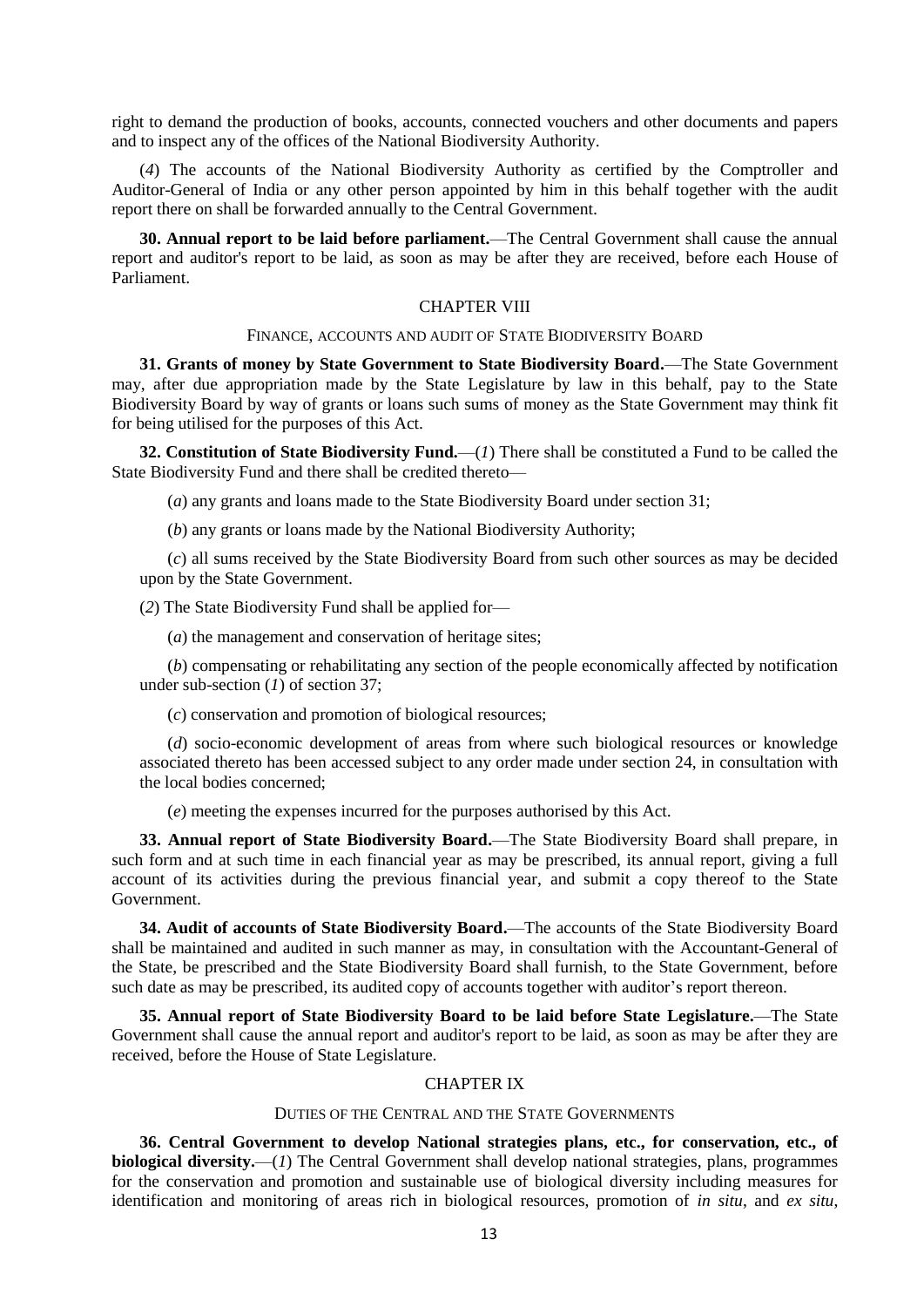conservation of biological resources, incentives for research, training and public education to increase awareness with respect to biodiversity.

(*2*) Where the Central Government has reason to believe that any area rich in biological diversity, biological resources and their habitats is being threatened by overuse, abuse or neglect, it shall issue directives to the concerned State Government to take immediate ameliorative measures, offering such State Government any technical and other assistance that is possible to be provided or needed.

(*3*) The Central Government shall, as far as practicable wherever it deems appropriate, integrate the conservation, promotion and sustainable use of biological diversity into relevant sectoral or cross-sectoral plans, programmes and policies.

(*4*) The Central Government shall undertake measures,—

(*i*) wherever necessary, for assessment of environmental impact of that project which is likely to have adverse effect on biological diversity, with a view to avoid or minimise such effects and where appropriate provide for public participation in such assessment;

(*ii*) to regulate, manage or control the risks associated with the use and release of living modified organisms resulting from biotechnology likely to have adverse impact on the conservation and sustainable use of biological diversity and human health.

(*5*) The Central Government shall endeavour to respect and protect the knowledge of local people relating to biological diversity, as recommended by the National Biodiversity Authority through such measures, which may include registration of such knowledge at the local, State or national levels, and other measures for protection, including *sui generis* system.

*Explanation*.—For the purposes of this section,—

(*a*) "*ex situ* conservation" means the conservation of components of biological diversity outside their natural habitats;

(*b*) "*in situ* conservation" means the conservation of ecosystems and natural habitats and the maintenance and recovery of viable populations of species in their natural surroundings and, in the case of domesticated or cultivated species, in the surroundings where they have developed their distinctive properties.

**37. Biodiversity heritage sites.**—(*1*) Without prejudice to any other law for the time being in force, the State Government may, from time to time in consultation with the local bodies, notify in the Official Gazette, areas of biodiversity importance as biodiversity heritage sites under this Act.

(*2*) The State Government, in consultation with the Central Government, may frame rules for the management and conservation of all the heritage sites.

(*3*) The State Government shall frame schemes for compensating or rehabilitating any person or section of people economically affected by such notification.

**38. Power of Central Government to notify threatened species.**—Without prejudice to the provisions of any other law for the time being in force, the Central Government, in consultation with the concerned State Government, may from time to time notify any species which is on the verge of extinction or likely to become extinct in the near future as a threatened species and prohibit or regulate collection thereof for any purpose and take appropriate steps to rehabilitate and preserve those species.

**39. Power of Central Government to designate repositories.**—(*1*) The Central Government may, in consultation with the National Biodiversity Authority, designate institutions as repositories under this Act for different categories of biological resources.

(*2*) The repositories shall keep in safe custody the biological material including voucher specimens deposited with them.

(*3*) Any new tax on discovered by any person shall be notified to the repositories or any institution designated for this purpose and he shall deposit the voucher specimens with such repository or institution.

**40. Power of Central Government to exempt certain biological resources.**—Notwithstanding anything contained in this Act, the Central Government may, in consultation with the National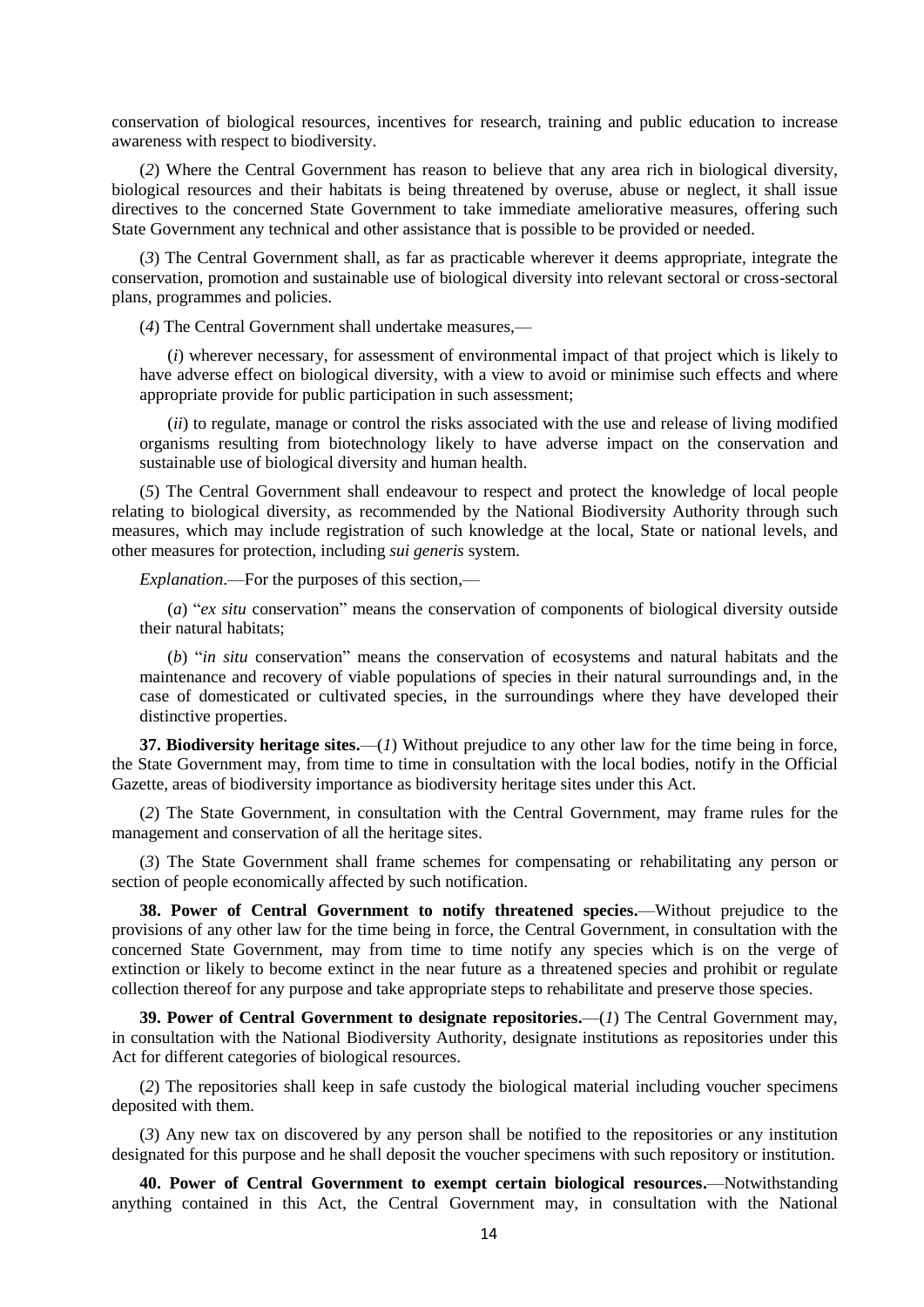Biodiversity Authority, by notification in the Official Gazette, declare that the provisions of this Act shall not apply to any items, including biological resources normally traded as commodities.

# CHAPTER X

# BIODIVERSITY MANAGEMENT COMMITTEES

**41. Constitution of Biodiversity Management Committee.**—(*1*) Every local body shall constitute a Biodiversity Management Committee within its area for the purpose of promoting conservation, sustainable use and documentation of biological diversity including preservation of habitats, conservation of land races, folk varieties and cultivars, domesticated stocks and breeds of animals and microorganisms and chronicling of knowledge relating to biological diversity.

*Explanation*.—For the purposes of this sub-section,—

(*a*) "cultivar" means a variety of plant that has originated and persisted under cultivation or was specifically bred for the purpose of cultivation;

(*b*) "folk variety" means a cultivated variety of plant that was developed, grown and exchanged informally among farmers;

(*c*) "landrace" means primitive cultivar that was grown by ancient farmers and their successors.

(*2*) The National Biodiversity Authority and the State Biodiversity Boards shall consult the Biodiversity Management Committees while taking any decision relating to the use of biological resources and knowledge associated with such resources occurring within the territorial jurisdiction of the Biodiversity Management Committee.

(*3*) The Biodiversity Management Committees may levy charges by way of collection fees from any person for accessing or collecting any biological resource for commercial purposes from areas falling within its territorial jurisdiction.

# CHAPTER XI

#### LOCAL BIODIVERSITY FUND

**42. Grants to Local Biodiversity Fund.**—The State Government may, after due appropriation made by State Legislature by law in this behalf, pay to the Local Biodiversity Funds by way of grants or loans such sums of money as the State Government may think fit for being utilised for the purposes of this Act.

**43. Constitution of Local Biodiversity Fund.**—(*1*) There shall be constituted a Fund to be called the Local Biodiversity Fund at every area notified by the State Government where any institution of self-government is functioning and there shall be credited thereto—

(*a*) any grants and loans made under section 42;

(*b*) any grants or loans made by the National Biodiversity Authority;

(*c*) any grants or loans made by the State Biodiversity Boards;

(*d*) fees referred to in sub-section (*3*) of section 41 received by the Biodiversity Management Committees<sup>.</sup>

(*e*) all sums received by the Local Biodiversity Fund from such other sources as may be decided upon by the State Government.

**44. Application of Local Biodiversity Fund.**—(*1*) Subject to the provisions of sub-section (*2*), the management and the custody of the Local Biodiversity Fund and the purposes for which such Fund shall be applied, be in the manner as may be prescribed by the State Government.

(*2*) The Fund shall be used for conservation and promotion of biodiversity in the areas falling within the jurisdiction of the concerned local body and for the benefit of the community in so far such use is consistent with conservation of biodiversity.

**45. Annual report of Biodiversity Management Committees.**—The person holding the custody of the Local Biodiversity Fund shall prepare, in such form and during each financial year at such time as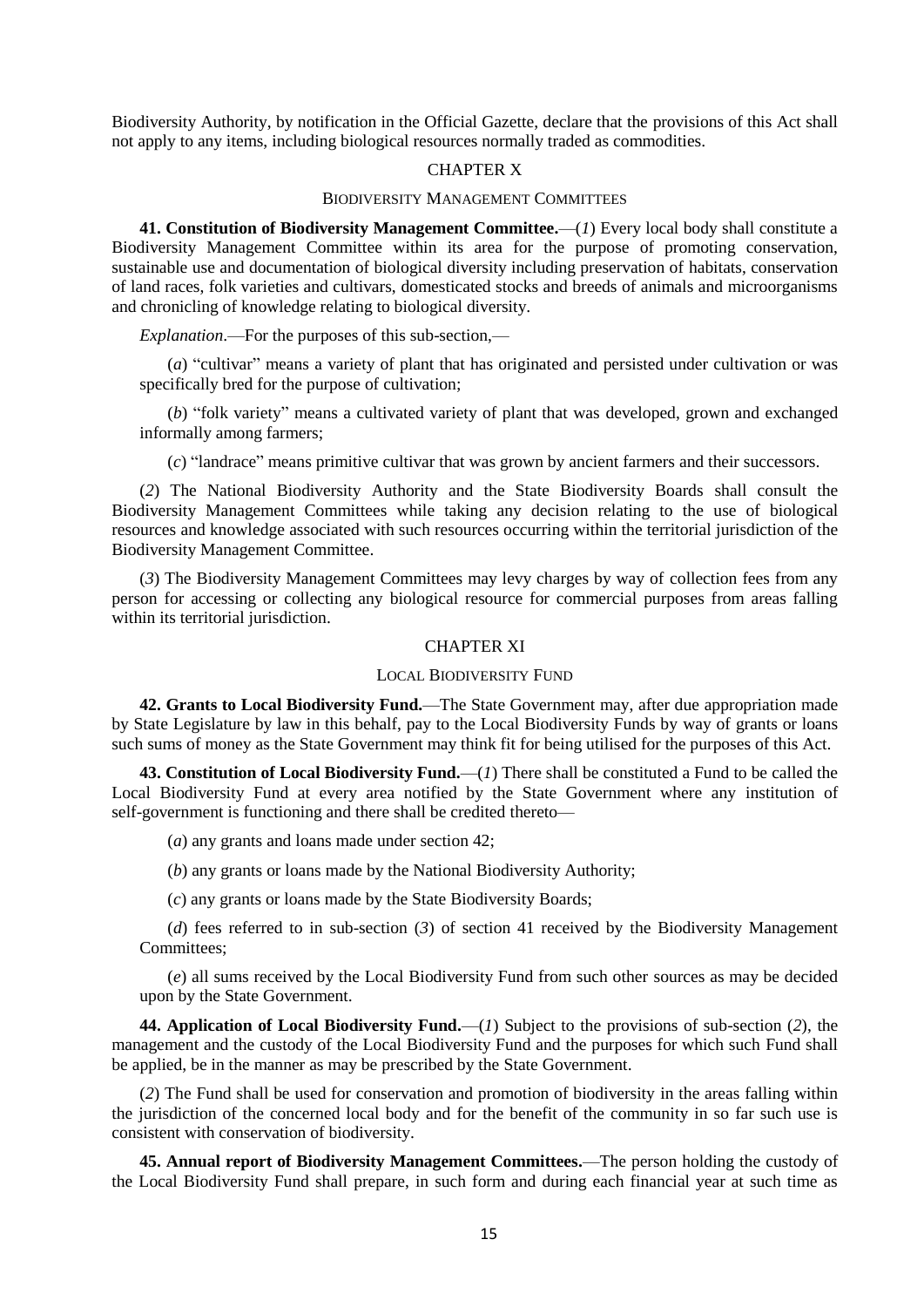may be prescribed, its annual report, giving a full account of its activities during the previous financial year, and submit a copy thereof to the concerned local body.

**46. Audit of accounts of Biodiversity Management Committees.**—The accounts of the Local Biodiversity Fund shall be maintained and audited in such manner as may, in consultation with the Accountant-General of the State, be prescribed and the person holding the custody of the Local Biodiversity Fund shall furnish, to the concerned local body, before such date as may be prescribed, its audited copy of accounts together with auditor's report thereon.

**47. Annual report, etc., of the Biodiversity Management Committee to be submitted to District Magistrate.**—Every local body constituting a Biodiversity Management Committee under sub-section (*1*) of section 41, shall cause, the annual report and audited copy of accounts together with auditor's report thereon referred to in sections 45 and 46, respectively and relating to such Committee to be submitted to the District Magistrate having jurisdiction over the area of the local body.

# CHAPTER XII

### **MISCELLANEOUS**

**48. National Biodiversity Authority to be bound by the directions given by Central Government.**—(*1*) Without prejudice to the foregoing provisions of this Act, the National Biodiversity Authority shall, in the discharge of its functions and duties under this Act, be bound by such directions on questions of policy as the Central Government may give in writing to it from time to time:

Provided that the National Biodiversity Authority shall, as far as practicable, be given opportunity to express its views before any direction is given under this sub-section.

(*2*) The decision of the Central Government whether a question is one of policy or not shall be final.

**49. Power of State Government to give directions.**—(*1*) Without prejudice to the foregoing provisions of this Act, the State Biodiversity Board shall, in the discharge of its functions and duties under this Act, be bound by such directions on questions of policy as the State Government may give in writing to it from time to time:

Provided that the State Biodiversity Board shall, as far as practicable, be given an opportunity to express its views before any direction is given under this sub-section.

(*2*) The decision of the State Government whether a question is one of policy or not shall be final.

**50. Settlement of disputes between State Biodiversity Boards.**—(*1*) If a dispute arises between the National Biodiversity Authority and a State Biodiversity Board, the said Authority or the Board, as the case may be, may prefer an appeal to the Central Government within such time as may be prescribed.

(*2*) Every appeal made under sub-section (*1*) shall be in such form as may be prescribed by the Central Government.

(*3*) The procedure for disposing of an appeal shall be such as may be prescribed by the Central Government:

Provided that before disposing of an appeal, the parties shall be given a reasonable opportunity of being heard.

(*4*) If a dispute arises between the State Biodiversity Boards, the Central Government shall refer the same to the National Biodiversity Authority.

(*5*) While adjudicating any dispute under sub-section (*4*), the National Biodiversity Authority shall be guided by the principles of natural justice and shall follow such procedure as may be prescribed by the Central Government.

(*6*) The National Biodiversity Authority shall have, for the purposes of discharging its functions under this section, the same powers as are vested in a civil court under the Code of Civil Procedure, 1908 (5 of 1908) in respect of the following matters, namely:—

(*a*) summoning and enforcing the attendance of any person and examining him on oath;

(*b*) requiring the discovery and production of documents;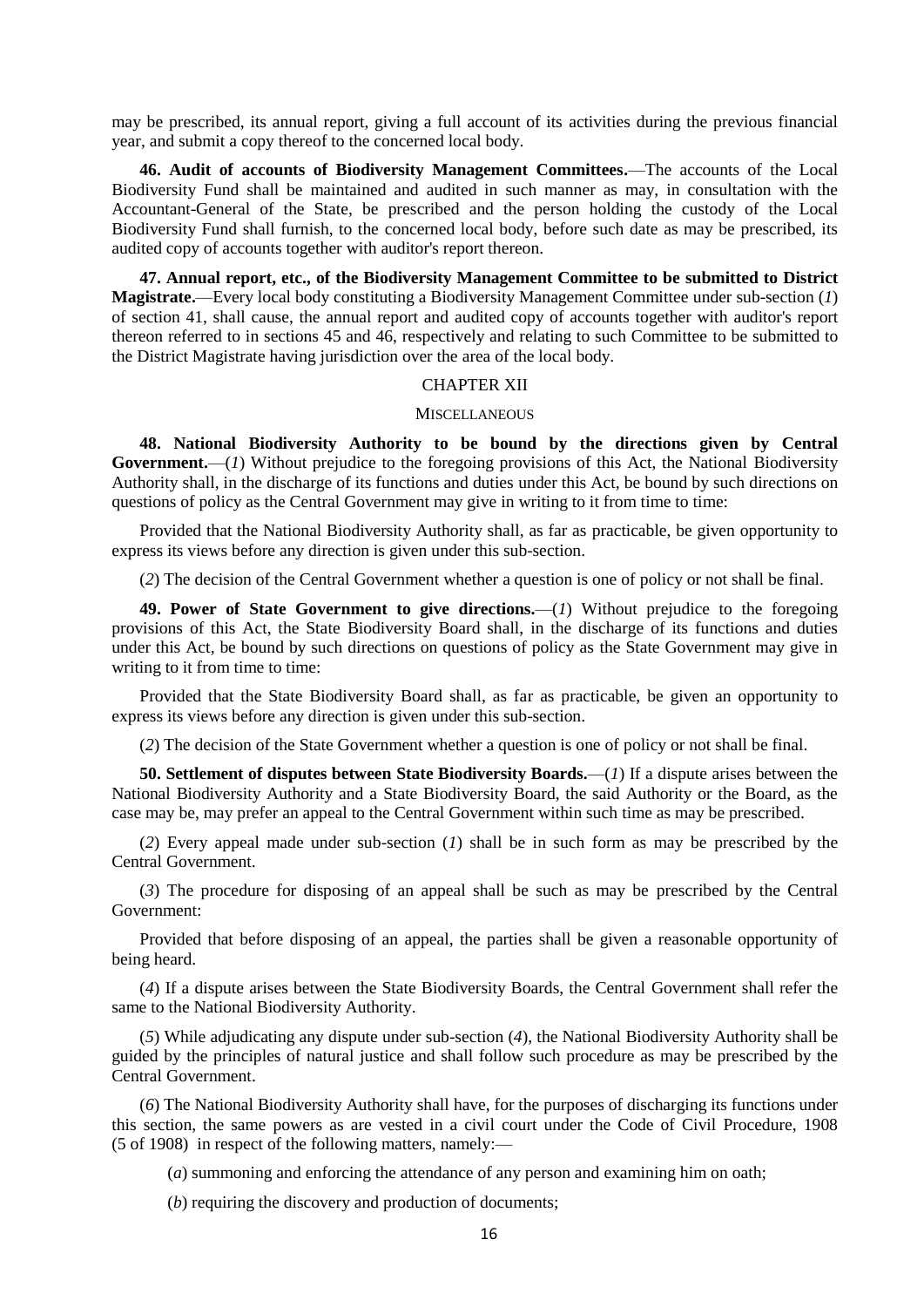(*c*) receiving evidence on affidavits;

(*d*) issuing commissions for the examination of witnesses or documents;

(*e*) reviewing its decisions;

(*f*) dismissing an application for default or deciding it *ex parte*;

(*g*) setting aside any order of dismissal of any application for default or any order passed by it *ex parte*;

(*h*) any other matter which may be prescribed.

(*7*) Every proceeding before the National Biodiversity Authority shall be deemed to be a judicial proceeding within the meaning of sections 193 and 228, and for the purpose of section 196, of the Indian Penal Code (45 of 1860) and the National Biodiversity Authority shall be deemed to be a civil court for all the purposes of section 195 and Chapter XXV1 of the Code of Criminal Procedure, 1973 (2 of 1974).

**51. Members, officers, etc., of National Biodiversity Authority and State Biodiversity Board deemed to be public servants.**—All members, officers and other employees of the National Biodiversity Authority or the State Biodiversity Board shall be deemed, when acting or purporting to act in pursuance of any of the provisions of this Act, to be public servants within the meaning of section 21 of the Indian Penal Code (45 of 1860).

**52. Appeal.**—Any person, aggrieved by any determination of benefit sharing or order of the National Biodiversity Authority or a State Biodiversity Board under this Act, may file an appeal to the High Court within thirty days from the date of communication to him, of the determination or order of the National Biodiversity Authority or the State Biodiversity Board, as the case may be:

Provided that the High Court may, if it is satisfied that the appellant was prevented by sufficient cause from filing the appeal within the said period, allow it to be filed within a further period not exceeding sixty days.

<sup>1</sup>[Provided further that nothing contained in this section shall apply on and from the commencement of the National Green Tribunal Act, 2010 (19 of 2010):

Provided also that any appeal pending before the High Court, before the commencement of the National Green Tribunal Act, 2010 (19 of 2010), shall continue to be heard and disposed of by the High Court as if the National Green Tribunal had not been established under section 3 of the National Green Tribunal Act, 2010.]

<sup>1</sup>[ **52A. Appeal to National Green Tribunal.**—Any person aggrieved by any determination of benefit sharing or order of the National Biodiversity Authority or a State Biodiversity Board under this Act, on or after the commencement of the National Green Tribunal Act, 2010 (19 of 2010), may file an appeal to the National Green Tribunal establishment under section 3 of the National Green Tribunal Act, 2010, in accordance with the provisions of that Act.]

**53. Execution of determination or order.**—Every determination of benefit sharing or order made by the National Biodiversity Authority or a State Biodiversity Board under this Act or the order made by the High Court in any appeal against any determination or order of the National Biodiversity Authority or a State Biodiversity Board shall, on a certificate issued by any officer of the National Biodiversity Authority or a State Biodiversity Board or the Registrar of the High Court, as the case may be, be deemed to be decree of the civil court and shall be executable in the same manner as a decree of that court.

*Explanation.*—For the purposes of this section and section 52, the expression "State Biodiversity Board" includes the person or group of persons to whom the powers or functions under sub-section (*2*) of section 22 have been delegated under the proviso to that sub-section and the certificate relating to such person or group of persons under this section shall be issued by such person or group of persons, as the case may be.

**54. Protection of action taken in good faith.**—No suit, prosecution or other legal proceedings shall lie against the Central Government or the State Government or any officer of the Central Government or State Government or any member, officer or employee of the National Biodiversity Authority or the

1

<sup>1.</sup> Ins. by Act of 19 of 2010, s. 36 and Schedule III (w. e. f. 18-10-2010).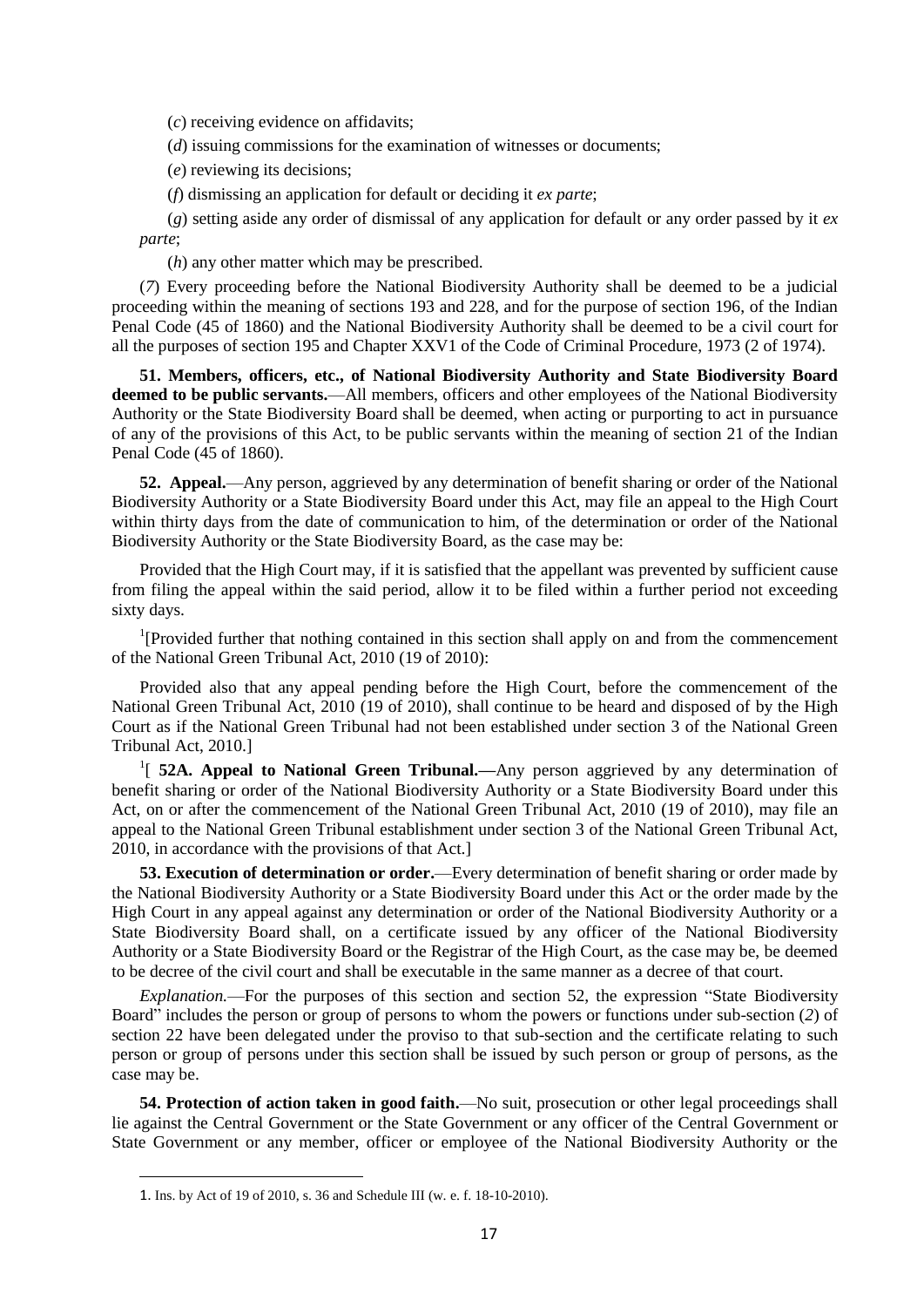State Biodiversity Board for anything which is in good faith done or intended to be done under this Act or the rules or regulations made thereunder.

**55. Penalties.**—(*1*) Whoever contravenes or attempts to contravene or abets the contravention of the provisions of section 3 or section 4 or section 6 shall be punishable with imprisonment for a term which may extend to five years, or with fine which may extend to ten lakh rupees and where the damage caused exceeds ten lakh rupees such fine may commensurate with the damage caused, or with both.

(*2*) Whoever contravenes or attempts to contravene or abets the contravention of the provisions of section 7 or any order made under sub-section (*2*) of section 24 shall be punishable with imprisonment for a term which may extend to three years, or with fine which may extend to five lakh rupees, or with both.

**56. Penalty for contravention of directions or orders of Central Government, State Government, National Biodiversity Authority and State Biodiversity Boards.**—If any person contravenes any direction given or order made by the Central Government, the State Government, the National Biodiversity Authority or the State Biodiversity Board for which no punishment has been separately provided under this Act, he shall be punished with a fine which may extend to one lakh rupees and in case of a second or subsequent offence, with fine which may extend to two lakh rupees and in the case of continuous contravention with additional fine which may extend to two lakh rupees every day during which the default continues.

**57. Offences by companies**—(*1*) Where an offence or contravention under this Act has been committed by a company, every person who at the time the offence or contravention was committed was in charge of, and was responsible to, the company for the conduct of the business of the company, as well as the company, shall be deemed to be guilty of the offence or contravention and shall be liable to be proceeded against and punished accordingly:

Provided that nothing contained in this sub-section shall render any such person liable to any punishment provided in this Act, if he proves that the offence or contravention was committed without his knowledge or that he had exercised all due diligence to prevent the commission of such offence or contravention.

(*2*) Notwithstanding anything contained in sub-section (*1*), where an offence or contravention under this Act has been committed by a company and it is proved that the offence or contravention has been committed with the consent or connivance of, or is attributable to, any neglect on the part of any director, manager, secretary or other officer of the company, such director, manager, secretary or other officer shall also be deemed to be guilty of the offence or contravention and shall be liable to be proceeded against and punished accordingly.

*Explanation*.—For the purposes of this section,—

(*a*) "company" means any body corporate and includes a firm or other association of individuals; and

(*b*) "director", in relation to a firm, means a partner in the firm.

**58. Offences to be cognizable and non-bailable.**—The offences under this Act shall be cognizable and non-bailable.

**59. Act to have effect in addition to other Acts.**—The provisions of this Act shall be in addition to, and not in derogation of, the provisions in any other law, for the time being in force, relating to forests or wildlife.

**60. Power of Central Government to give directions to State Government.**—The Central Government may give directions to any State Government as to the carrying into execution in the State of any of the provisions of this Act or of any rule or regulation or order made thereunder.

**61. Cognizance of offences.**—No Court shall take cognizance of any offence under this Act except on a complaint made by—

(*a*) the Central Government or any authority or officer authorised in this behalf by that Government; or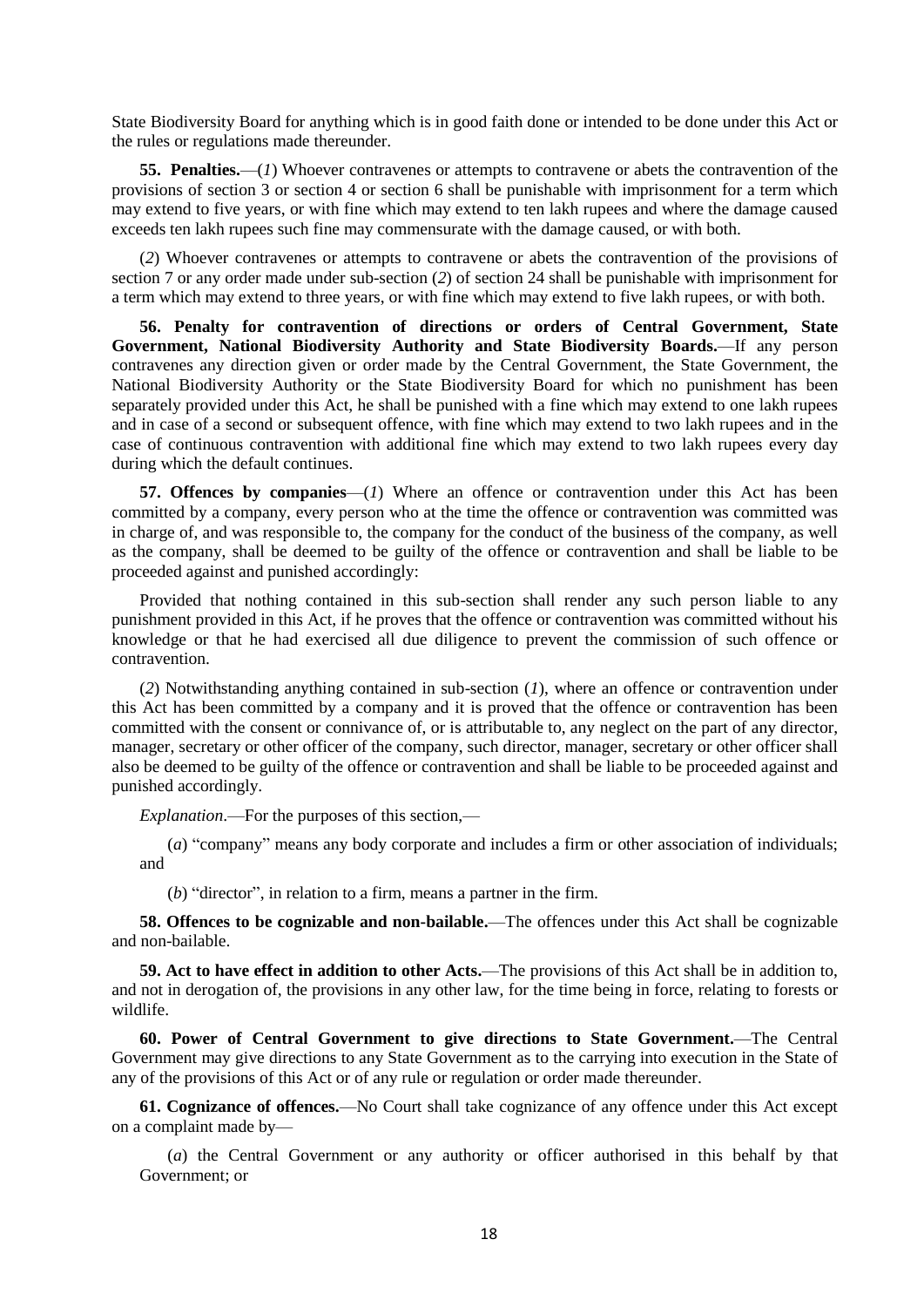(*b*) any benefit claimer who has given notice of not less than thirty days in the prescribed manner, of such offence and of his intention to make a complaint, to the Central Government or the authority or officer authorised as aforesaid.

**62. Power of Central Government to make rules.**—(*1*) The Central Government may, by notification in the Official Gazette, make rules for carrying out the purposes of this Act.

(*2*) In particular, and without prejudice to the generality of the foregoing power, such rules may provide for all or any of the following matters, namely:—

(*a*) terms and conditions of service of the Chairperson and members under section 9;

(*b*) powers and duties of the Chairperson under section 10;

(*c*) procedure under sub-section (*1*) of section 12 in regard to transaction of business at meetings;

(*d*) form of application and payment of fees for undertaking certain activities under sub-section (*1*) of section 19;

(*e*) the form and manner of making an application under sub-section (*2*) of section 19;

(*f*) form of application and the manner for transfer of biological resource or knowledge under sub-section (*2*) of section 20;

(*g*) form in which, and the time of each financial year at which, the annual report of the National Biodiversity Authority shall be prepared and the date before which its audited copy of accounts together with auditor's report thereon shall be furnished under section 28;

(*h*) form in which the annual statement of account shall be prepared under sub-section (*1*) of section 29;

(*i*) the time within which and the form in which, an appeal may be preferred, the procedure for disposing of an appeal and the procedure for adjudication, under section 50;

(*j*) the additional matter in which the National Biodiversity Authority may exercise powers of the civil court under clause (*h*) of sub-section (*6*) of section 50;

(*k*) the manner of giving notice under clause (*b*) of section 61;

(*1*) any other matter which is to be, or may be, prescribed, or in respect of which provision is to be made, by rules.

(*3*) Every rule made under this section and every regulation made under this Act shall be laid, as soon as may be after it is made, before each House of Parliament, while it is in session or a total period of thirty days which may be comprised in one session or in two or more successive sessions, and if, before the expiry of the session immediately following the session or the successive sessions aforesaid, both Houses agree in making any modification in the rule or regulation or both Houses agree that the rule or regulation should not be made, the rule or regulation shall thereafter have effect only in such modified form or be of no effect, as the case may be; so, however, that any such modification or annulment shall be without prejudice to the validity of anything previously done under that rule or regulation.

**63**. **Power of State Government to make rules.**—(*1*) The State Government may, by notification in the Official Gazette, make rules for carrying out the purposes of this Act.

(*2*) In particular, and without prejudice to the generality of the foregoing power, such rules may provide for all or any of the following matters, namely:—

(*a*) the other functions to be performed by the State Biodiversity Board under clause (*c*) of section 23;

(*b*) the form in which the prior intimation shall be given under sub-section (*1*) of section 24;

(*c*) the form in which, and the time of each financial year at which, the annual report shall be prepared under section 33;